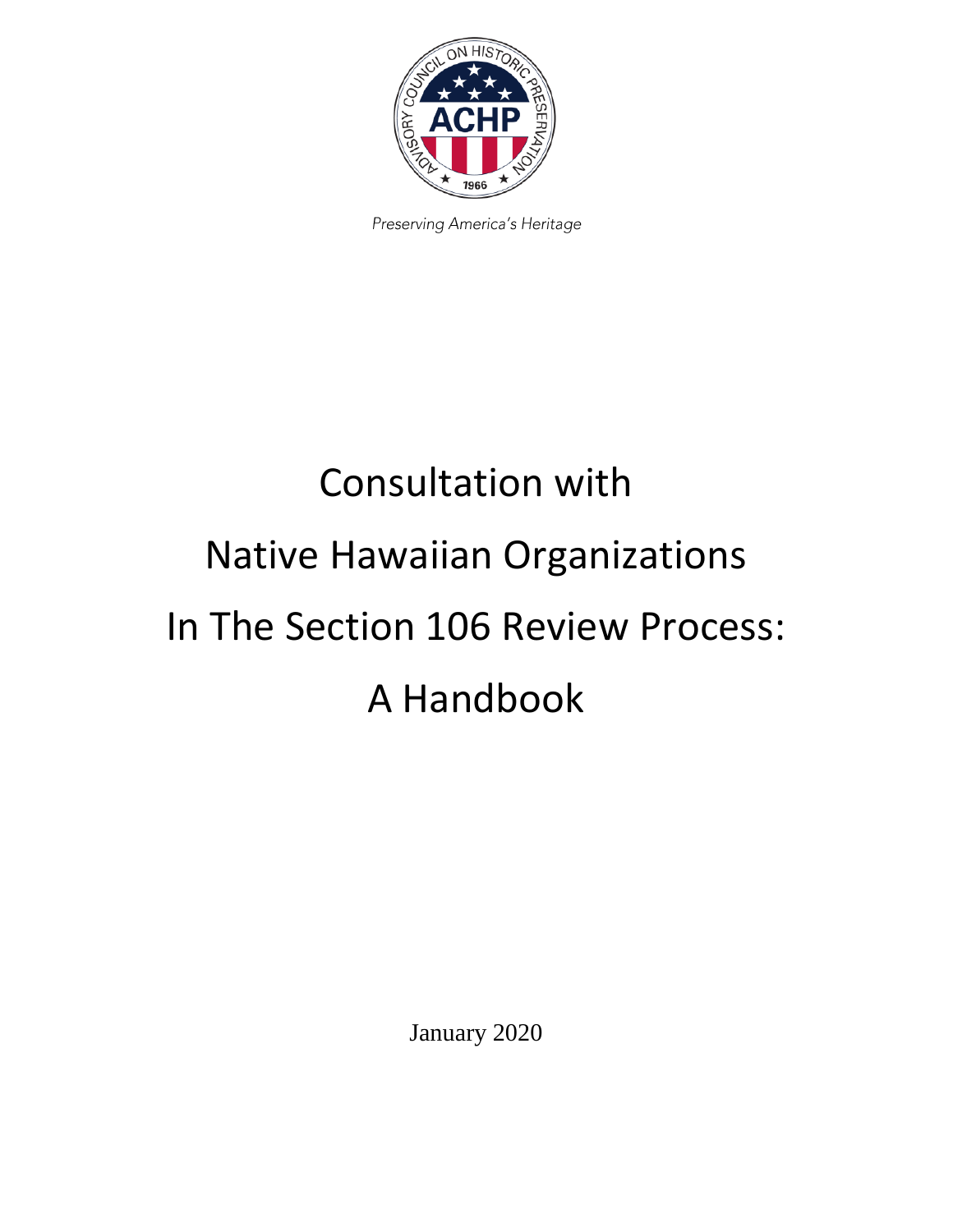The Advisory Council on Historic Preservation, an independent federal agency, promotes the preservation, enhancement, and sustainable use of the nation's diverse historic resources and advises the President and the Congress on national historic preservation policy.

Aimee Jorjani is chairman of the 24-member council, which is served by a professional staff with offices in Washington D.C. For more information about the ACHP contact:

> Advisory Council on Historic Preservation 401 F Street NW, Suite 308 Washington, D.C. 20001-2637 Phone (202) 517-0200 [www.achp.gov](http://www.achp.gov/)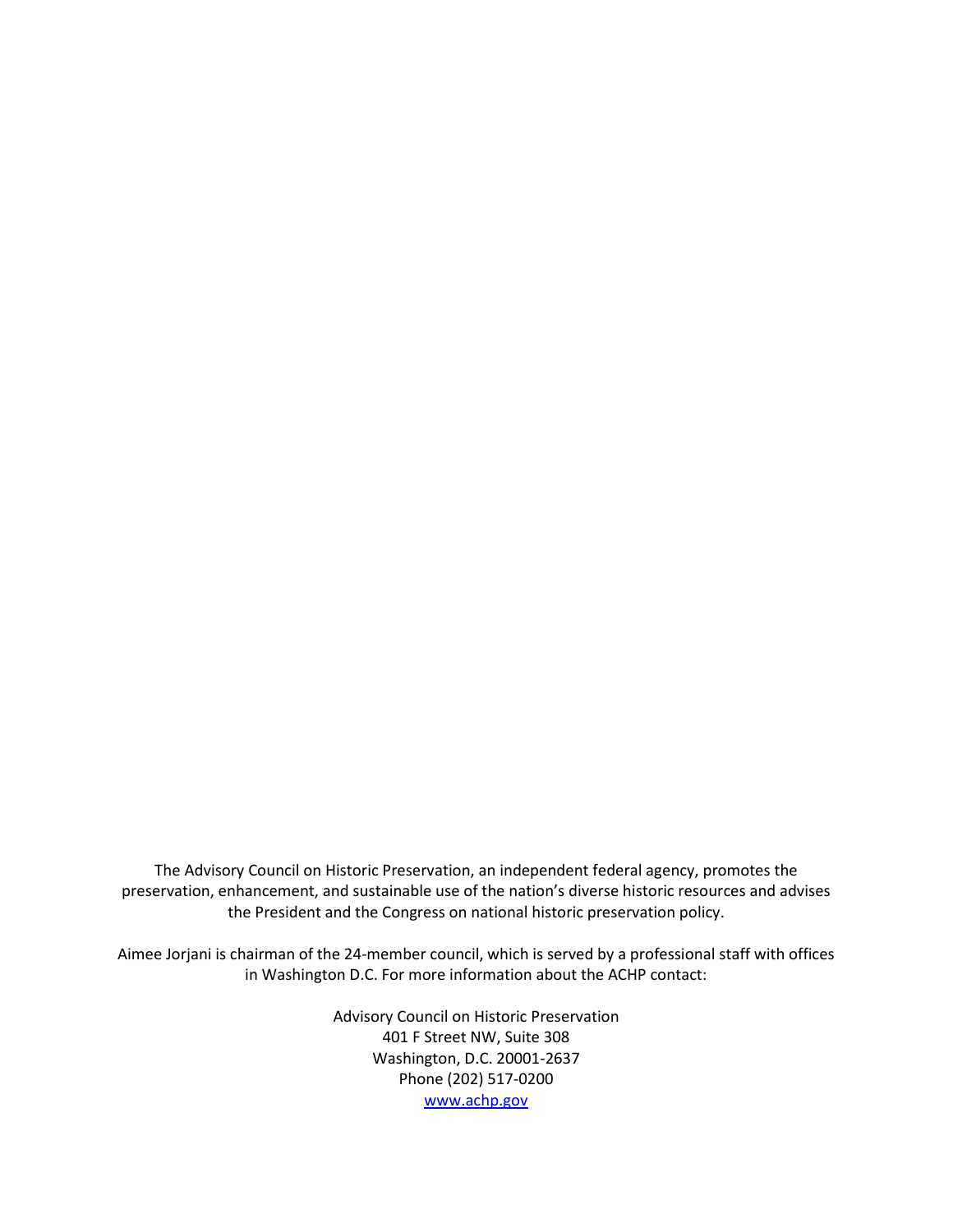# **Consultation with Native Hawaiian Organizations in the Section 106 Review Process: A Handbook**

# **Table of Contents**

| I.   | <b>About this Handbook</b>                                                                 | Page 1  |
|------|--------------------------------------------------------------------------------------------|---------|
| II.  | <b>Federal Government Consultation with</b><br><b>Native Hawaiian Organizations</b>        | Page 3  |
| III. | <b>Consultation with Native Hawaiian Organizations</b><br>In the Section 106 Process       | Page 5  |
| IV.  | <b>General Questions and Answers</b>                                                       | Page 7  |
| V.   | <b>Consultation with Native Hawaiian Organizations for</b><br><b>Proposed Undertakings</b> | Page 11 |
| VI.  | <b>Consultation Tools</b>                                                                  | Page 19 |
| V.   | <b>Principles and Tips for Successful Consultation</b>                                     | Page 21 |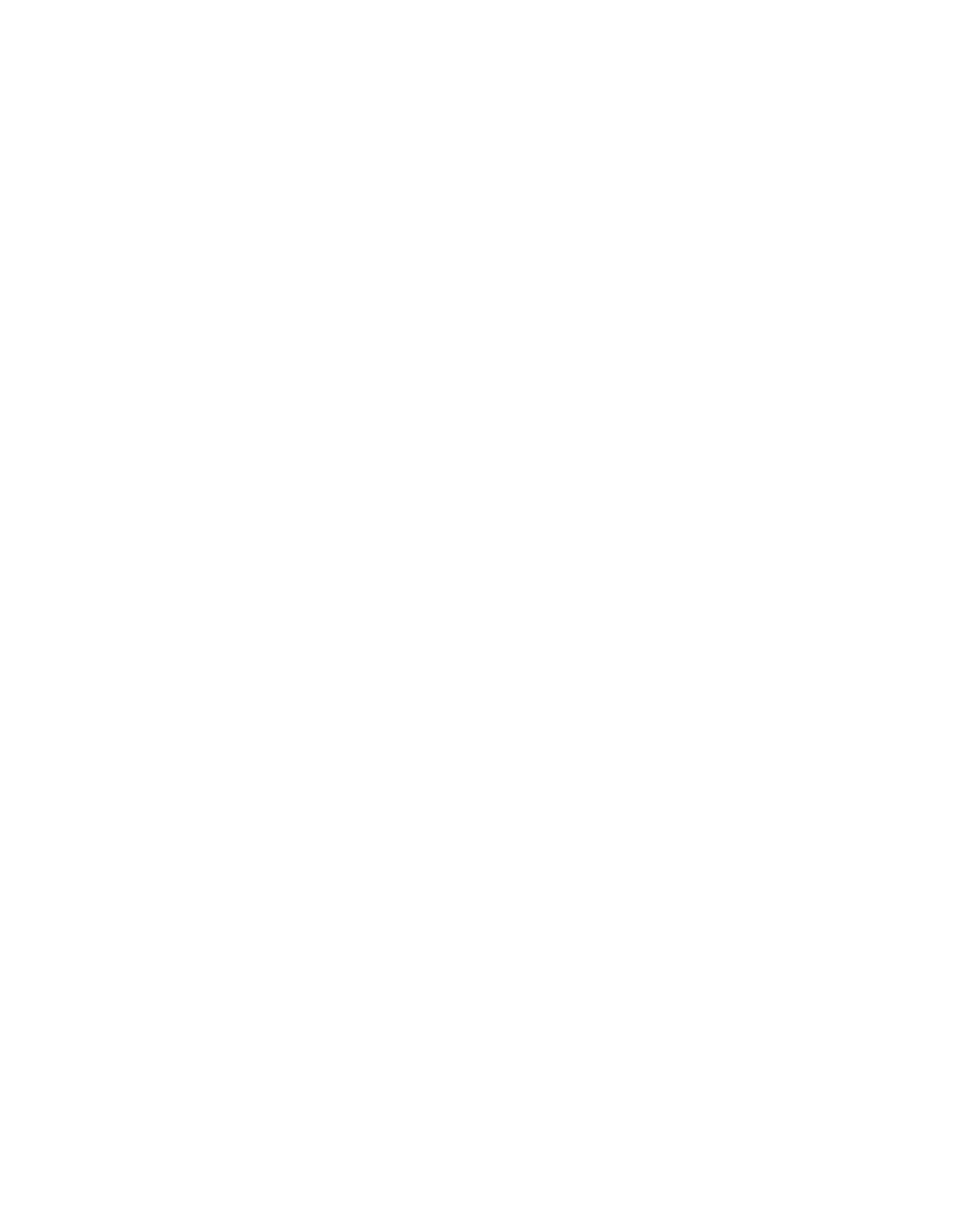# **I. About This Handbook**

Section 106 of the National Historic Preservation Act (NHPA), 16 U.S.C. Section 470f, requires federal agencies to take into account the effects of their undertakings on historic properties and provide the Advisory Council on Historic Preservation (ACHP) a reasonable opportunity to comment on those undertakings. The ACHP has issued the regulations implementing Section 106 (Section 106 regulations), 36 CFR Part 800, "Protection of Historic Properties." The NHPA requires that, in carrying out the requirements of Section 106, each federal agency must consult with any Native Hawaiian organization that attaches religious and cultural significance to historic properties that may be affected by the agency's undertakings.

In 2008, the ACHP adopted the *[ACHP Policy Statement on the ACHP's Interaction with Native Hawaiian](https://www.achp.gov/sites/default/files/policies/2018-06/ACHPPolicyStatementontheACHPsInteractionwithNHOs.pdf)  [Organizations.](https://www.achp.gov/sites/default/files/policies/2018-06/ACHPPolicyStatementontheACHPsInteractionwithNHOs.pdf)* The policy is intended to set "forth actions the ACHP will take to oversee the implementation of its responsibilities under the NHPA with respect to the role afforded to Native Hawaiian organizations in the NHPA." The policy includes three principles:

- 1. The ACHP acknowledges Native Hawaiian traditional cultural knowledge, beliefs and practices and recognized their value in the understanding and preservation of historic properties in Hawaii;
- 2. The ACHP commits to working with Native Hawaiian organizations to fully consider the preservation of historic properties of importance to them; and,
- 3. The ACHP acknowledges the important contributions of Native Hawaiian organizations to the national historic preservation program.

While the policy does not directly apply to other federal agencies, it serves as a model for how federal agencies should interact with Native Hawaiian organizations in meeting their Section 106 responsibilities. At the very least, it serves to inform federal agencies of the ACHP's position regarding the role of Native Hawaiian organizations in the Section 106 process.

In fulfillment of the commitments in the policy statement, the ACHP offers this handbook as a reference for federal agency staff in Hawaii with responsibility for compliance with Section 106. Native Hawaiian organizations, State Historic Preservation Office (SHPO) staff, and other Section 106 participants may also find this handbook helpful. Readers should have a basic understanding of the Section 106 review process because this document focuses only on Section 106 consultation with Native Hawaiian organizations. It is not a source for understanding the full breadth of Section 106 responsibilities such as consulting with the SHPO or involving the public.

This handbook will be updated periodically by the ACHP when new information is obtained or laws or policies change. Agencies should also supplement this document with their own agency-specific directives, policies, and guidance pertaining to consultation with Native Hawaiian organizations.

In addition, federal agency staff may refer questions about the Section 106 review process, and the requirements to consult with Native Hawaiian organizations, to their agency's Federal Preservation Officer (FPO).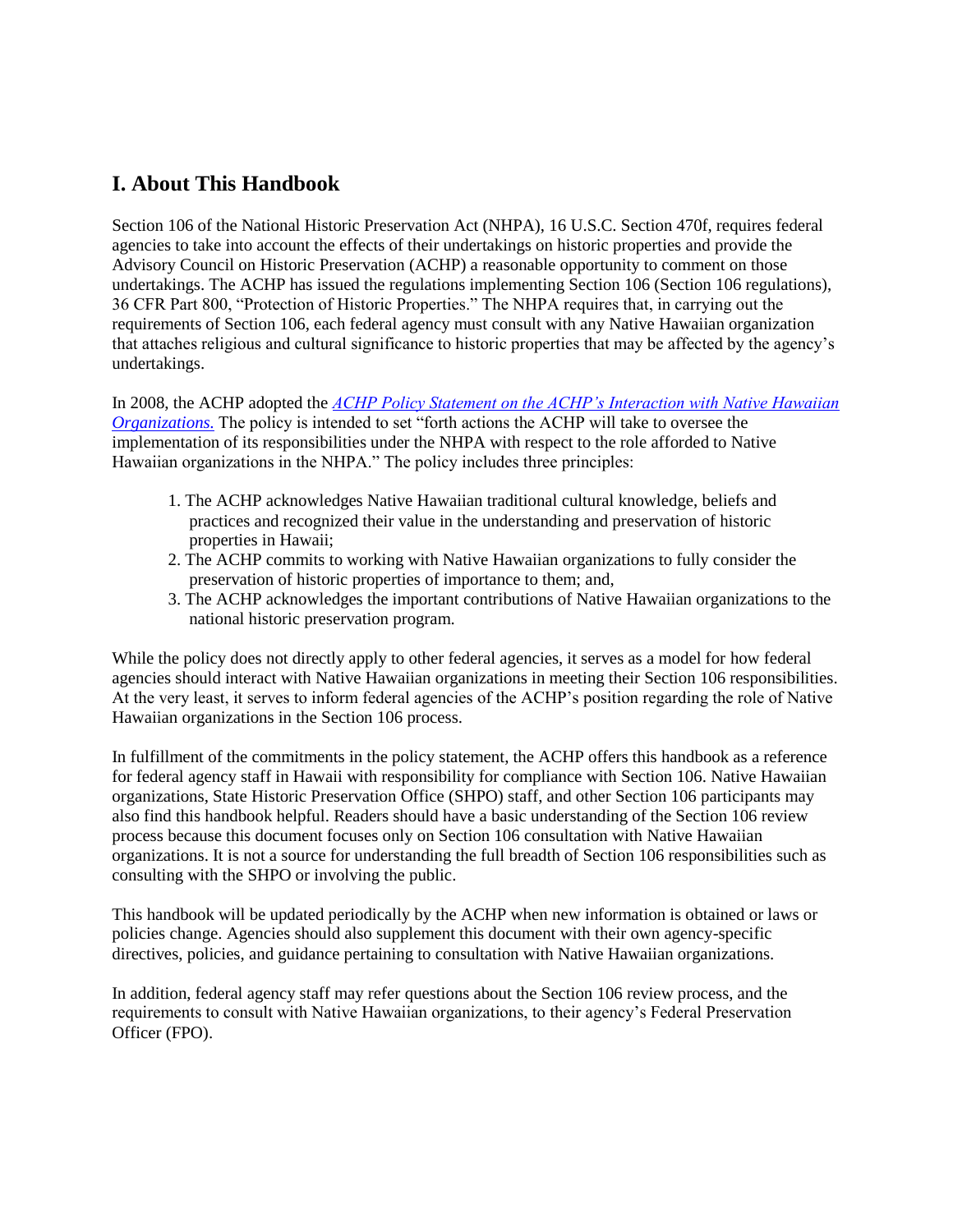Finally, agency staff may obtain assistance from the ACHP in understanding and interpreting the requirements of Section 106. For general information on the requirements of Section 106, access the ACHP website at [http://www.achp.gov.](http://www.achp.gov/) For additional questions about Native Hawaiian organization consultation, contact:

> [Office of Native American Affairs](https://www.achp.gov/indian-tribes-and-native-hawaiians) Advisory Council on Historic Preservation 401 F Street, NW Suite 308 Washington, DC 20001-2637 (202) 517-0200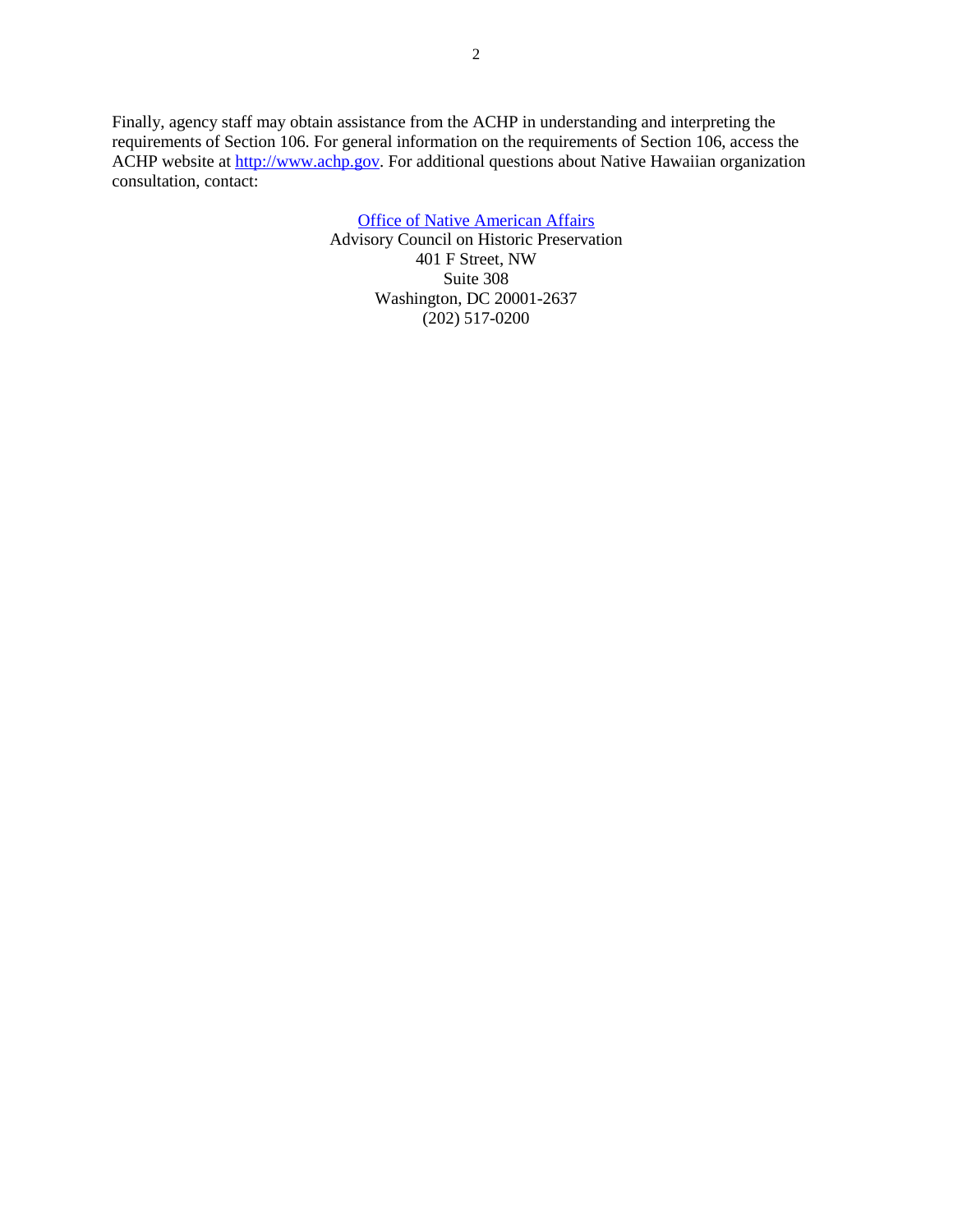# **II. Federal Government Consultation with Native Hawaiian organizations**

# **A. Legal Requirements and Directives to Consult with Native Hawaiian organizations**

# **1) Statutes**

l

A number of federal statutes require federal agencies to consult with Native Hawaiian organizations<sup>1</sup>. This section will address only those applicable to historic preservation and cultural resource protection. It is useful to be familiar with various statutory requirements not only to ensure compliance, but also to explore opportunities to maximize consultation opportunities. For instance, if a project requires compliance with both Section 106 of the NHPA and the Native American Graves Protection and Repatriation Act (NAGPRA), it may be helpful to carry out consultation in a comprehensive manner. However, consultation under another statute or regulation does not satisfy the consultation requirements under Section 106.

The following are broad summaries of key federal historic preservation and cultural resource protection statutes that require federal agencies to consult with Native Hawaiian organizations or accommodate Native Hawaiian views and practices. This is not an exhaustive list of requirements, nor does it imply that each of these statutes is applicable to each proposed project.

 Amended in 1992, the **National Historic Preservation Act of 1966 (NHPA)** is the basis for Native Hawaiian organization consultation in the Section 106 review process. The two amended sections of NHPA that have a direct bearing on the Section 106 review process are:

- Section  $101(d)(6)(A)$ , which clarifies that properties of religious and cultural significance to Native Hawaiian organizations may be eligible for listing in the National Register of Historic Places; and
- Section  $101(d)(6)(B)$ , which requires that federal agencies, in carrying out their Section 106 responsibilities, consult with any Native Hawaiian organization that attaches religious and cultural significance to historic properties that may be affected by an undertaking.

The Section 106 regulations incorporate these provisions. Section 106 requires federal agencies to consider the effects of their undertakings on historic properties and to provide the ACHP an opportunity to comment. Also known as the Section 106 review process, it seeks to avoid unnecessary harm to historic properties from such undertakings. The procedure for meeting Section 106 requirements is defined in the Section 106 regulations[, 36 CFR Part 800, "Protection of Historic Properties.](https://www.achp.gov/sites/default/files/regulations/2017-02/regs-rev04.pdf)"<sup>2</sup>

The Section 106 regulations include both general direction regarding consultation with Native Hawaiian organizations and specific requirements at each stage of the review process. (Section 106 is discussed

 $<sup>1</sup>$  The NHPA defines a Native Hawaiian organization as "any organization which serves and represents the interests</sup> of Native Hawaiians; has as a primary and stated purpose the provision of services to Native Hawaiians; and has demonstrated expertise in aspects of historic preservation that are significant to Native Hawaiians. The term includes, but is not limited to, the Office of Hawaiian Affairs of the State of Hawaii and Hui Malama I Na Kupuna O Hawai'i Nei, an organization incorporated under the laws of the State of Hawaii." 16 U.S.C. Section 470w(18). The NHPA defines Native Hawaiian as "any individual who is a descendant of the aboriginal people who, prior to 1778, occupied and exercised sovereignty in the area that now constitutes the State of Hawaii." 16 U.S.C. Section 470w(17).

<sup>&</sup>lt;sup>2</sup> Available at<https://www.achp.gov/sites/default/files/regulations/2017-02/regs-rev04.pdf>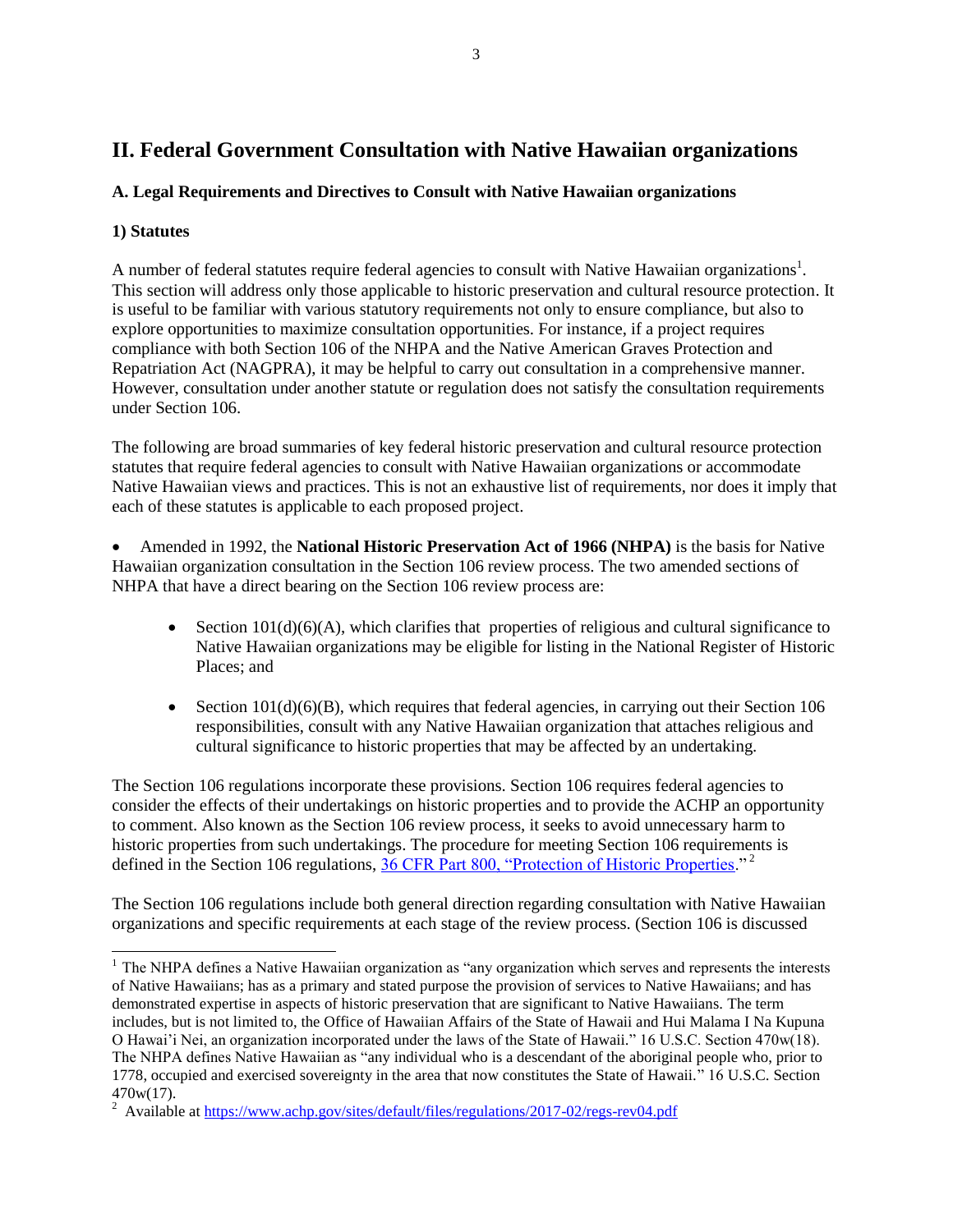more fully in the next section, "Consultation with Native Hawaiian organizations under Section 106 of NHPA").

For more information about the NHPA and the Section 106 regulations, visit [www.achp.gov](http://www.achp.gov/)

Other relevant laws include:

- **The American Indian Religious Freedom Act of 1978 (AIRFA)** establishes the policy of the federal government "to protect and preserve for American Indians their inherent right of freedom to believe, express, and exercise the traditional religions of the American Indian, Eskimo, Aleut, and Native Hawaiians, including, but not limited to, access to sites, use and possession of sacred objects, and the freedom to worship through ceremonials and traditional rites." For a copy of the act, go to: [http://www.nps.gov/history/local-law/FHPL\\_IndianRelFreAct.pdf.](http://www.nps.gov/history/local-law/FHPL_IndianRelFreAct.pdf)
- **Section 3(c) of the Native American Graves Protection and Repatriation Act of 1990 (NAGPRA)** requires federal land-managing agencies to consult with Native Hawaiian organizations prior to the intentional removal or excavation of Native American human remains and other cultural items as defined in NAGPRA from federal lands. For more information, to go: [https://www.nps.gov/archeology/tools/laws/nagpra.htm.](https://www.nps.gov/archeology/tools/laws/nagpra.htm)

In instances where a proposed project that is funded or licensed by a federal agency may cross federal lands, it is the federal land managing agency that is responsible for compliance with NAGPRA. Detailed information about NAGPRA and its implementing regulations is available at the National Park Service (NPS) National NAGPRA website.<sup>3</sup>

Federal agencies should also be aware that Hawaii has state laws regarding historic preservation and the treatment of burials. For more information, go to: [http://hawaii.gov/dlnr/hpd/hphrs.htm.](http://hawaii.gov/dlnr/hpd/hphrs.htm)

l

<sup>&</sup>lt;sup>3</sup> Available at<https://www.nps.gov/subjects/nagpra/index.htm>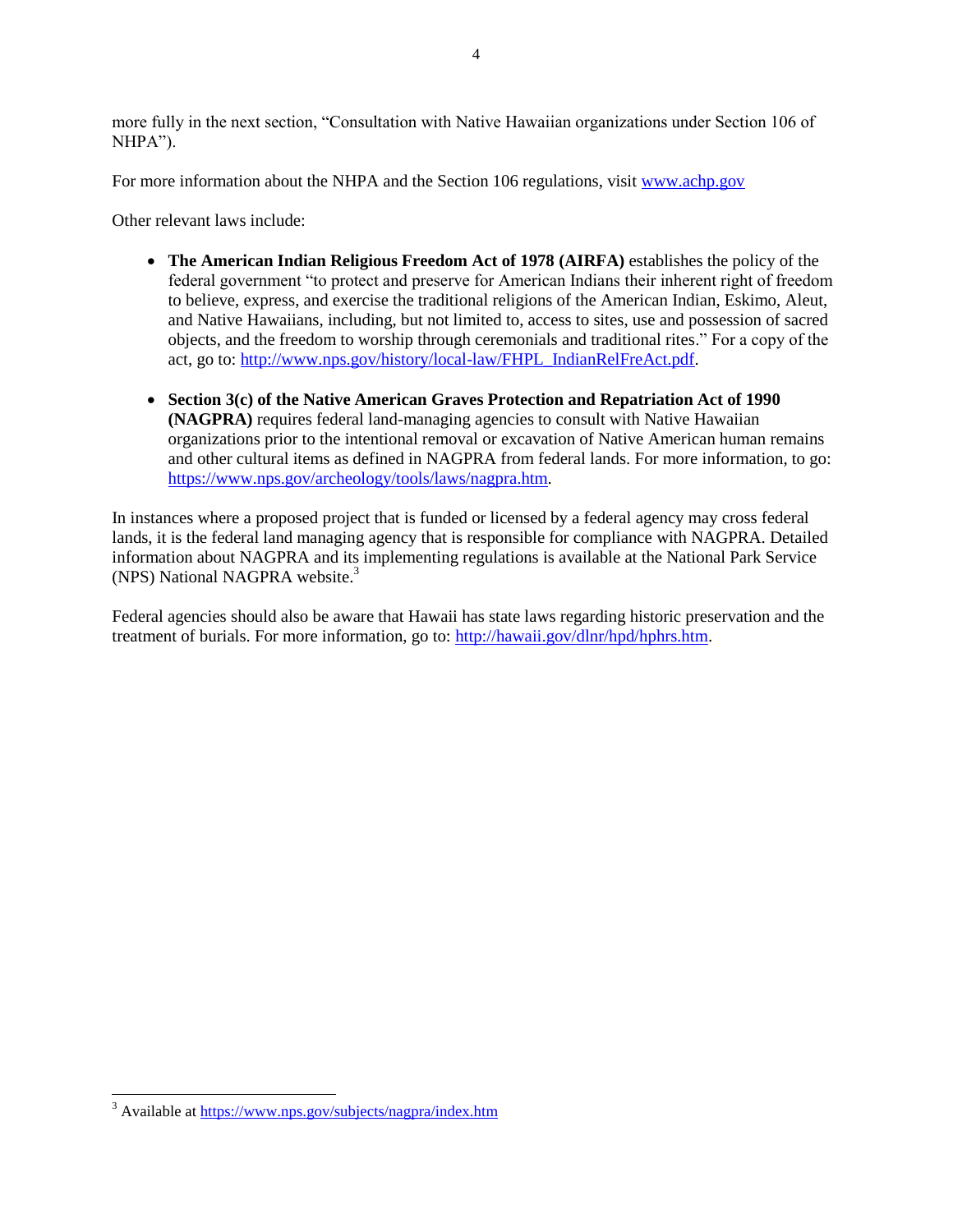# **III. Consultation with Native Hawaiian organizations in the Section 106 Process**

*Consultation means the process of seeking, discussing, and considering the views of other participants, and, where feasible, seeking agreement with them regarding matters arising in the Section 106 process.*(36 CFR Section 800.16 (f)).

Consultation constitutes more than simply notifying a Native Hawaiian organization about a planned undertaking. The ACHP views consultation as a process of communication that may include written correspondence, meetings, telephone conferences, site visits, and e-mails.

The requirements to consult with Native Hawaiian organizations in the Section 106 review process are derived from the specific language of Section 101(d)(6)(B) of NHPA.

While federal agencies are required to consult with Native Hawaiian organizations at specific steps in the Section 106 review process, the ACHP suggests that agencies approach consultation with flexibility and in a spirit of cooperation. In fact, in its *Policy Statement on the ACHP's Interaction with Native Hawaiian Organizations*, the ACHP states that "the NHPA and the regulations implementing Section 106 of the NHPA, 36 C.F.R. Part 800, set the minimum standards for federal agency interaction with its preservation partners."

Carrying out the process in the spirit and intent of the NHPA can lead to less adversarial relationships and better historic preservation outcomes. In fact, many Native Hawaiians believe that it is the *kuleana* (responsibility) of federal agencies to protect historic properties. Thus, a collegial or cooperative attitude or approach to the Section 106 process builds trust and good working relationships.

# **Regulatory Principles and General Directions for Section 106 Native Hawaiian Consultation**

The procedures for meeting Section 106 requirements are defined in the Section 106 regulations, "Protection of Historic Properties" (36 CFR Part 800).<sup>4</sup> Under the NHPA, "historic properties" are defined as those properties that are listed on the National Register of Historic Places, or are eligible for such listing.

The regulations provide both overall direction as well as specific requirements regarding consultation at each step of the Section 106 review process. The Section 106 regulations at 36 CFR Section 800.2(c)(2) outline the following important principles and general directions to federal agencies regarding consultation with Native Hawaiian organizations:

- The agency shall ensure that consultation provides the Native Hawaiian organization a reasonable opportunity to identify its concerns about historic properties; advise on the identification and evaluation of historic properties, including those of traditional religious and cultural importance to it; articulate its views on the undertaking's effects on such properties; and participate in the resolution of adverse effects.
- Consultation with Native Hawaiian organizations should commence early in the planning process, in order to identify and discuss relevant preservation issues and plan how to address concerns about confidentiality of information obtained during the consultation process.
- Historic properties of religious and cultural significance to a Native Hawaiian organization may be located on ancestral or ceded lands, e.g. Hawaiian Homelands. For historical reasons, members of a Native Hawaiian organization may now be located on another Hawaiian island or other distant location far away from historic properties that still hold such significance for them. Accordingly, the

l

<sup>4</sup> Available at<https://www.achp.gov/sites/default/files/regulations/2017-02/regs-rev04.pdf>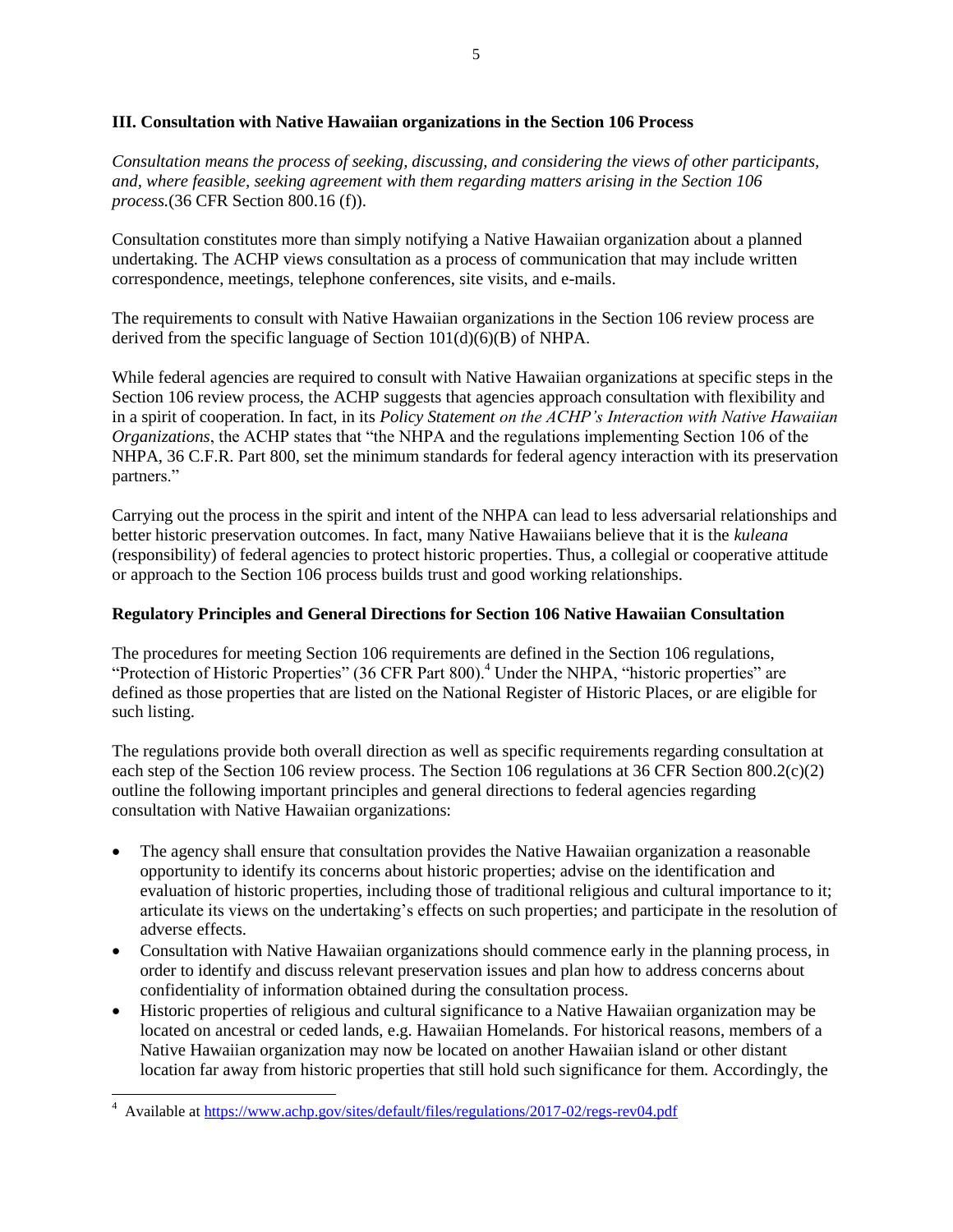regulations require that agencies make a *reasonable and good-faith effort* <sup>5</sup> to identify Native Hawaiian organizations that may attach religious and cultural significance to historic properties that may be affected by the undertaking, even if Native Hawaiian organizations now are located a great distance away from such properties and undertakings.

 A Native Hawaiian organization may enter into an agreement with a federal agency regarding any aspect of that organization's participation in the review process. The agreement may specify a Native Hawaiian organization's geographic area of interest, types of projects about which it wishes to be consulted, or provide the Native Hawaiian organization with additional participation or concurrence in agency decisions under Section 106 provided that no modification is made to the roles of other parties without their consent.

While the Section 106 regulations are fairly prescriptive in nature, they only direct agencies on what to do and at which stages of the process to engage in consultation. They do not direct agencies on exactly how to otherwise carry out consultation. Thus, the following questions and answers are designed to clarify the most common questions and issues regarding consultation with Native Hawaiian organizations under the Section 106 review process.

 $\overline{a}$ 

 $5$  Tips on how to fulfill this requirement are provided under the heading "How do I identify Native Hawaiian organizations that must be invited to consult," on page 11 of this handbook*.*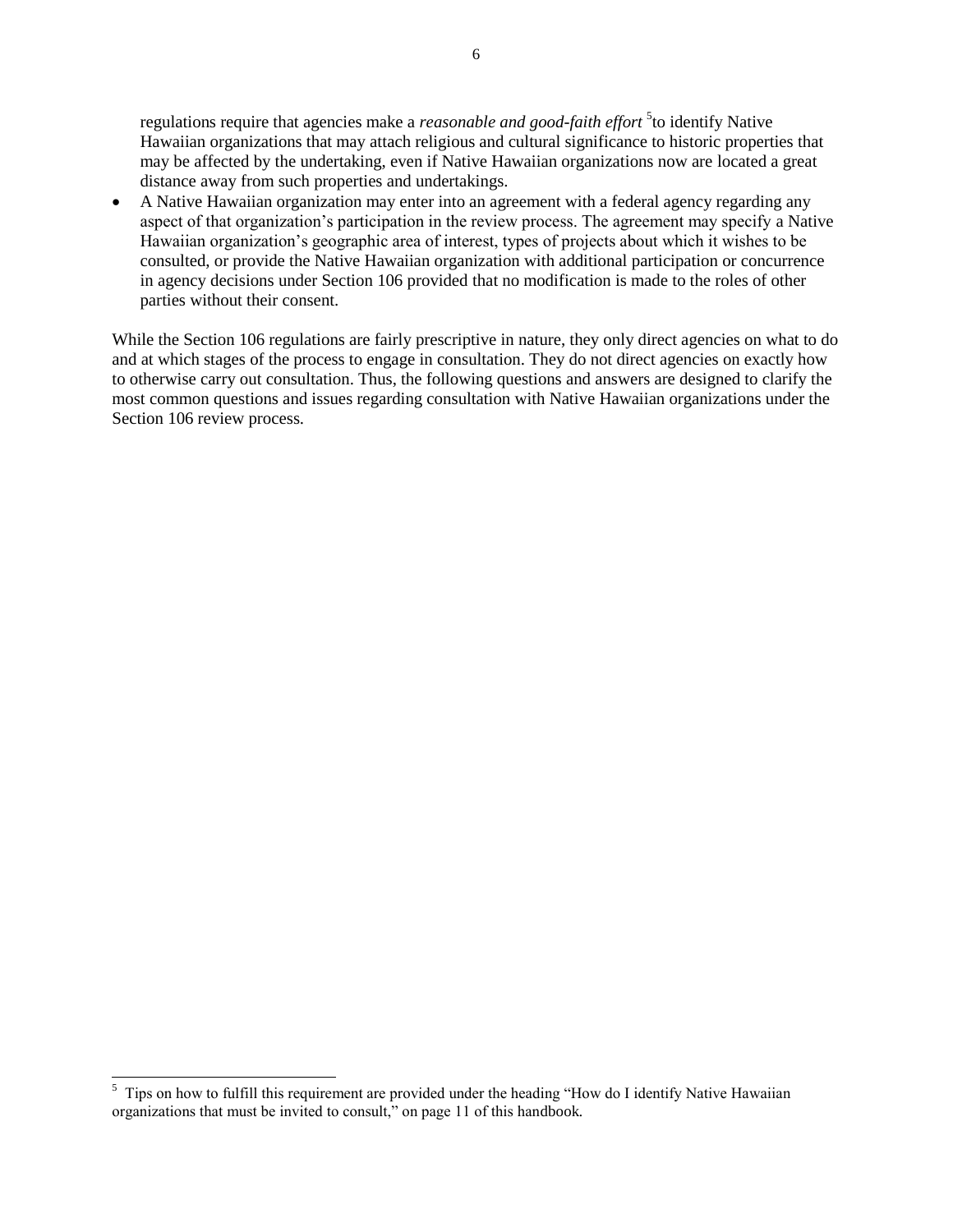# **IV. General Questions and Answers**

The following list of questions is meant to address general issues that commonly arise in the Section 106 review process, typically before an agency begins the review process or very early in the process. Section V of this Handbook addresses questions that might arise at each step of the Section 106 review process.

# **When are federal agencies required to consult with Native Hawaiian organizations?**

The 1992 amendments to the NHPA require federal agencies, in carrying out the Section 106 review process, to consult with Native Hawaiian organizations when a federal undertaking may affect historic properties of traditional religious and cultural significance to them. An "undertaking" means a project, activity, or program funded in whole or in part under the direct or indirect jurisdiction of a federal agency, including those carried out by or on behalf of a federal agency; those carried out with federal financial assistance; or those requiring a federal permit, license or approval. This requirement applies to all undertakings regardless of where they are located.

The Section 106 regulations, 36 CFR Part 800, identify the steps in the Section 106 process when consultation must take place. It is important to keep in mind that consultation should take place early in project planning when the widest possible range of alternatives still exists.

It is also important to understand that Native Hawaiian organizations are not the "general public" for purposes of the NHPA and the Section 106 process. Federal agencies have a statutory, affirmative responsibility to consult with Native Hawaiian organizations and this responsibility cannot be satisfied through public notices or public meetings. NHOs can certainly participate in public meetings but such participation is not a substitute for the consultation required under the NHPA and laid out in the Section 106 regulations.

# **Which Native Hawaiian organizations must be consulted?**

Native Hawaiian organizations that attach religious and cultural significance to historic properties that may be affected by undertakings must be consulted. Federal agencies must make "a reasonable and good faith" effort<sup>6</sup> to identify each and every such Native Hawaiian organization and invite them to be consulting parties in the Section 106 review process.

This includes Native Hawaiian organizations that live nearby as well as those that no longer reside in or near the project area but that, for example, may still have ancestral ties to that area. It is also possible that a Native Hawaiian organization attaches religious and cultural significance to a historic property on another island. For example, Mauna Kea, on the island of Hawaii, is widely regarded as a place of religious and cultural significance to many individual Native Hawaiians and Native Hawaiian organizations throughout the state of Hawaii. Accordingly, a proposed undertaking that might affect Mauna Kea could necessitate consultation with Native Hawaiian organizations throughout the state.

If a Native Hawaiian organization has not been invited by the agency to consult, that organization may request in writing to be a consulting party. The NHPA and the Section 106 regulations require that the agency grant consulting party status to any Native Hawaiian organization that attaches religious and cultural significance to historic properties that may be affected by the undertaking.

# **Must a Native Hawaiian organization demonstrate its affiliation to an area to be considered a**

 $\overline{a}$  $6\,$  Tips on how to fulfill this requirement are provided under the heading "How do I identify Native Hawaiian organizations that must be invited to consult," on page 11 of this handbook.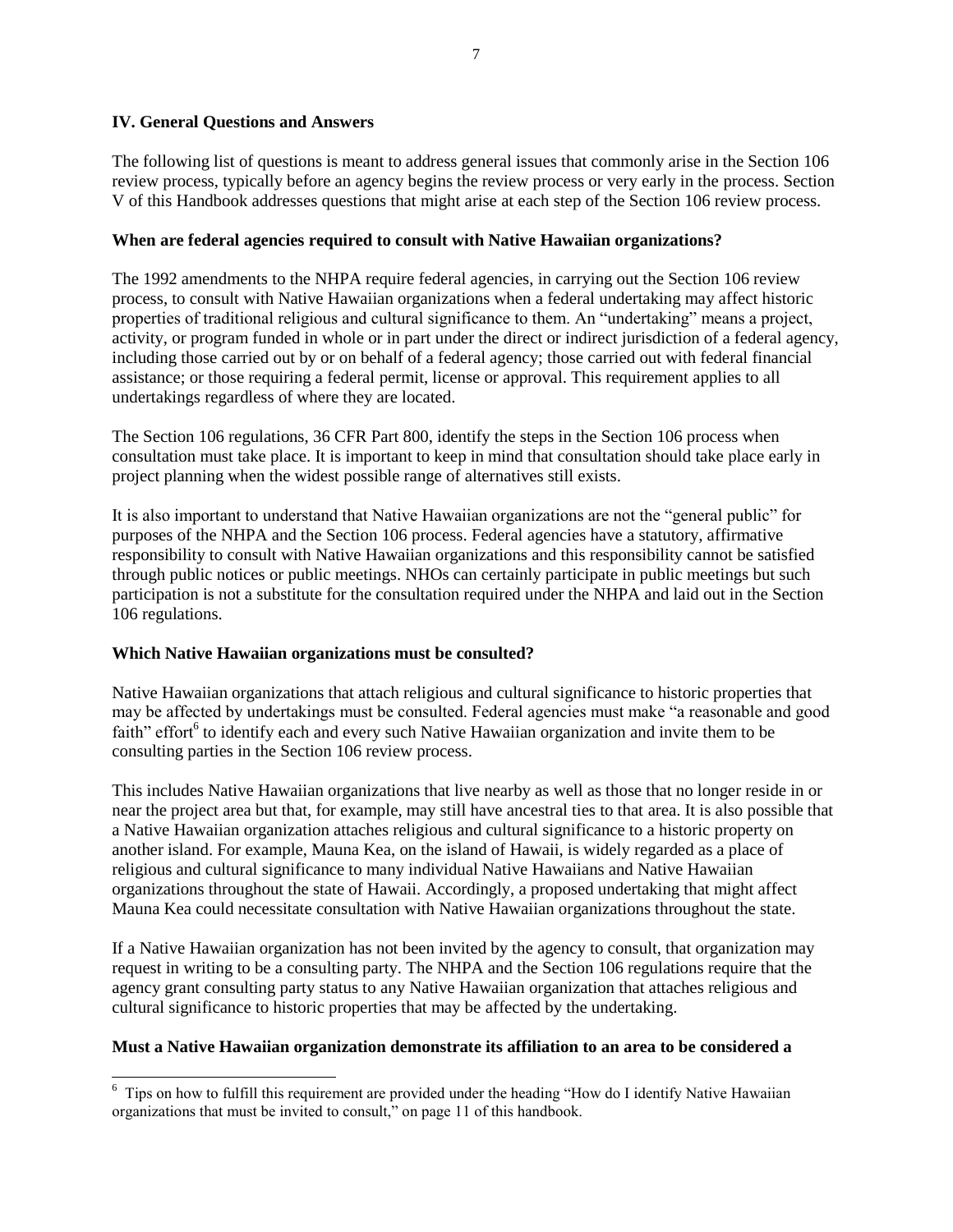#### **consulting party in the Section 106 process?**

No. A Native Hawaiian organization does not have to demonstrate its cultural affiliation in order to be a consulting party in the Section 106 process. The term "cultural affiliation" is used in the Native American Graves Protection and Repatriation Act and has no relevance in the Section 106 review process. In fact, the NHPA at Section 101(d)(6)(B) states that "in carrying out its responsibilities under section 106 of this Act, a Federal agency shall consult with any Indian tribe or Native Hawaiian organization that attaches religious and cultural significance to properties" that are eligible for inclusion in the National Register. Therefore, **any** Native Hawaiian organization that attaches religious and cultural significance to historic properties that may be affected by an undertaking *must* be invited by the federal agency to participate in the Section 106 consultation process.

# **What should a federal agency do if one NHO will not participate in the consultation process with another NHO or demands that the agency not consult with another NHO?**

It is important to remember that the NHPA requires a federal agency to consult with *any* Native Hawaiian organization that attaches religious and cultural significance to a historic property. Therefore, the views of one Native Hawaiian organization regarding the participation of another Native Hawaiian organization have no bearing on a federal agency's obligation to extend an invitation to consult.

If such conflicts arise in the Section 106 process, the federal agency should approach consultation with flexibility. For instance, it may be necessary to conduct meetings or teleconferences separately with each consulting party.

# **What are appropriate consultation methods for individual undertakings?**

The consultation process must provide a Native Hawaiian organization a reasonable opportunity to identify its concerns about historic properties; advise on the identification and evaluation of historic properties, including those of religious and cultural significance to it; articulate views on the undertaking's effects on such properties; and participate in the resolution of adverse effects. (See 36 CFR Section  $800.2(c)(2)(ii)(A)$ .

Appropriate consultation can take many forms or combine more than one type of interaction and should be commensurate with the nature of the undertaking and the properties which may be affected. For instance, face-to-face meetings or on-site visits may be the most practical way to conduct consultation. However, there is no specific way in which consultation must be conducted beyond the procedural specifics provided in the Section 106 regulations. In all cases, however, consultation should be approached with flexibility that respects the Native Hawaiian organization's role within the overall project planning process and facilitates its full participation.

Documentation of consultation is important because it allows consulting parties to more accurately track the stages of the Section 106 process. Federal agencies should document all efforts to initiate consultation with Native Hawaiian organizations, as well as documenting the consultation process once it has begun. Such documentation, in the form of correspondence, telephone logs, e-mails, etc., should be included in the agency's official Section 106 record. Agencies should also keep notes so that the consultation record documents the *content* of consultation meetings, site visits, and phone calls in addition to information about dates and who participated. Doing so allows agencies and consulting parties to review proceedings and correct any errors or omissions, thus facilitating better overall communication. Keeping information confidential can present unique challenges (see Section V(B)(4) of this handbook).

Finally, a federal agency and a Native Hawaiian organization may enter into an agreement in accordance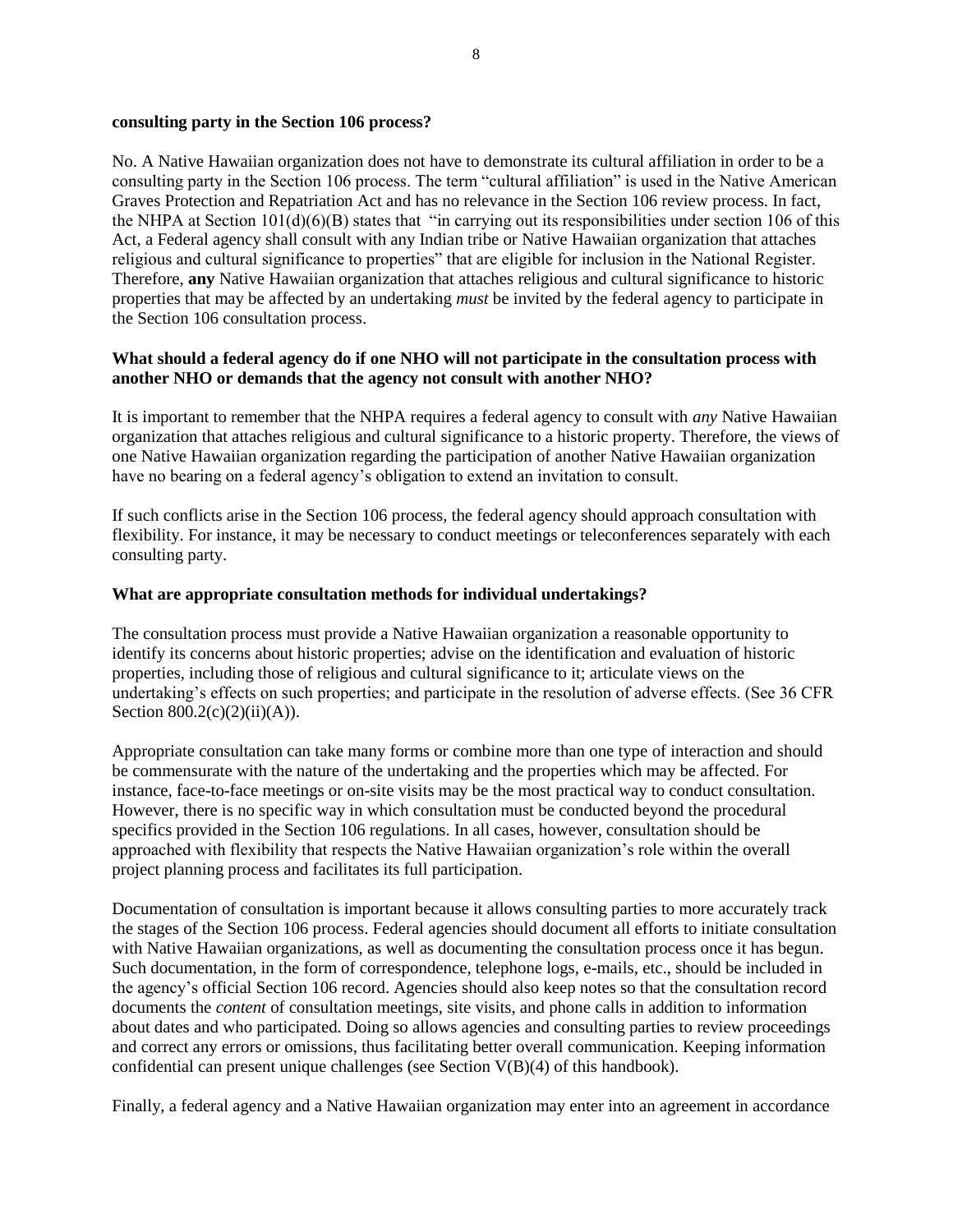with the Section 106 regulations at 36 CFR Section  $800.2(c)(2)(ii)(E)$  regarding how Section 106 consultation will take place. These are not project-specific agreements but, instead, are meant to address Section 106 consultation more broadly. Such agreements can cover all potential agency undertakings, or apply only to a specific undertaking. They can establish protocols for carrying out consultation, including how the agency will address concerns about confidentiality of sensitive information. Such agreements can cover all aspects of the Section 106 process, provided that no modification is made to the roles of other parties to the Section 106 process without their consent. Determining the types of undertakings and the potential geographic project areas within which a Native Hawaiian organization wants to be consulted, and how that consultation will take place can lead to tremendous efficiencies for both the federal agency and the Native Hawaiian organization. Filing such agreements with both the Hawaii SHPO and the ACHP is required per 36 CFR Section  $800.2(c)(2)(ii)(E)$ , and can eliminate questions about consultation with a Native Hawaiian organization when either the SHPO or the ACHP is reviewing a proposed undertaking. For more information about these types of agreements, see Section VI on Consultation Tools.

# **Can a federal agency pay for expenses that facilitate consultation with Native Hawaiian organizations?**

Yes. The NHPA authorizes such expenditures, at 16 U.S.C. Section 470h-2(g), and the ACHP encourages federal agencies to take the steps necessary to facilitate Native Hawaiian organization participation at all stages of the Section 106 process. These steps may range from scheduling meetings in places and at times that are convenient for Native Hawaiian organizations, to paying travel expenses for participating Native Hawaiian organization representatives. Indeed, agencies are strongly encouraged to use available resources to help overcome financial impediments to effective Native Hawaiian organization participation in the Section 106 process. However, federal agencies should not expect to pay a fee to any consulting party to provide comments or concurrence in an agency finding or determination.

# **Can a federal agency pay a fee to a Native Hawaiian organization for services provided in the Section 106 process?**

Yes. However, it should be noted that while the ACHP encourages agencies to utilize their resources to facilitate working with Native Hawaiian organizations, the NHPA or the ACHP's regulations do not require an agency or an applicant to pay for any form of Native Hawaiian organization involvement.

However, during the identification and evaluation phase of the Section 106 process, when the agency or applicant is carrying out its duty to identify historic properties that may be significant to a Native Hawaiian organization, it might ask a Native Hawaiian organization for specific information and documentation regarding the location, nature, and condition of individual sites, or even request that a survey be conducted by the Native Hawaiian organization. In doing so, the agency or applicant is essentially asking the Native Hawaiian organization to fulfill the duties of the agency in a role similar to that of a consultant or contractor. In such cases, the Native Hawaiian organization would be justified in requesting payment for its services, just as is appropriate for any other contractor. Since Native Hawaiian organizations are a recognized source of information regarding historic properties of religious and cultural significance to them, federal agencies should reasonably expect to pay for work carried out by Native Hawaiian organizations on behalf of the agency. The agency or applicant is free to refuse just as it may refuse to pay for an archaeological consultant, but the agency still retains the responsibility for obtaining the necessary information for the identification of historic properties, the evaluation of their National Register eligibility, and the assessment of effects on those historic properties, through reasonable methods.

It should be noted that reimbursing any party, including Native Hawaiian organizations, for work they perform on behalf of the federal agency is not reimbursement for consultation. Consulting parties should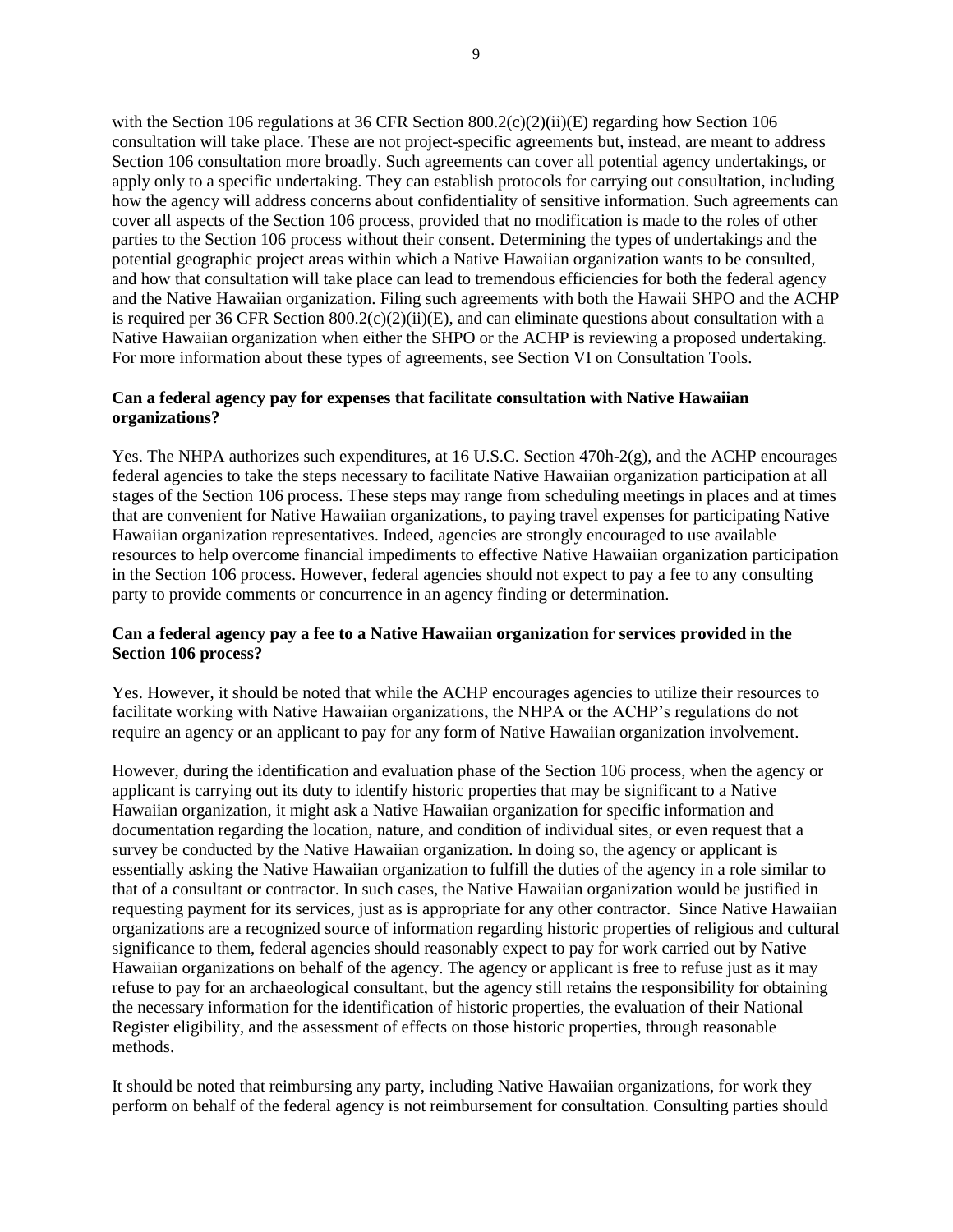not be expected to be reimbursed for participating in the consultation process.

# **What specific activities might be reimbursed?**

Examples of reimbursable costs may include those costs associated with expert consultants to identify and evaluate historic properties as outlined in the immediately preceding answer. This may include field visits to provide information about specific places or sites, monitoring activities, research associated with historical investigation, documentation production costs, and related travel expenses.

# **Can Native Hawaiian organizations, as well as federal agencies, request ACHP involvement in the Section 106 review process?**

Yes. Any party, including Native Hawaiian organizations, may request that the ACHP review the substance of any federal agency's finding, determination, or decision or the adequacy of an agency's compliance with the Section 106 regulations.

A Native Hawaiian organization may request that the ACHP enter the Section 106 review process for any number of reasons, including concerns about the identification, evaluation or assessment of effects on historic properties of religious and cultural significance to it. It may also request ACHP involvement in the resolution of adverse effects or where there are questions about policy, interpretation, or precedent under Section 106. The ACHP has discretion in determining whether to become involved in the process whether upon request or its own initiative.

# **Does the ACHP have a policy on the treatment of Native American burials that are located on state or private lands (and thus not subject to the disinterment provisions of NAGPRA)?**

Yes. On February 23, 2007, the members of the ACHP unanimously adopted its revised "Policy Statement Regarding the Treatment of Burial Sites, Human Remains and Funerary Objects." This policy is designed to guide federal agencies in making decisions about the identification and treatment of burial sites, human remains, and funerary objects encountered in the Section 106 process in various instances including those where federal or state law does not prescribe a course of action. The policy is not exclusively directed toward Native American burials, human remains or funerary objects, but those would be included under the policy. In accordance with Section 106, the policy does not recommend a specific outcome from the consultation process, but rather focuses on issues and perspectives that federal agencies ought to consider when making their Section 106 decisions. The policy is available at [https://www.achp.gov/sites/default/files/policies/2018-](https://www.achp.gov/sites/default/files/policies/2018-06/ACHPPolicyStatementRegardingTreatmentofBurialSitesHumanRemainsandFuneraryObjects0207.pdf)

[06/ACHPPolicyStatementRegardingTreatmentofBurialSitesHumanRemainsandFuneraryObjects0207.pdf.](https://www.achp.gov/sites/default/files/policies/2018-06/ACHPPolicyStatementRegardingTreatmentofBurialSitesHumanRemainsandFuneraryObjects0207.pdf)

Federal agencies should be aware there is a state law in Hawaii regarding burials. For more information, go to [http://hawaii.gov/dlnr/hpd.](http://hawaii.gov/dlnr/hpd)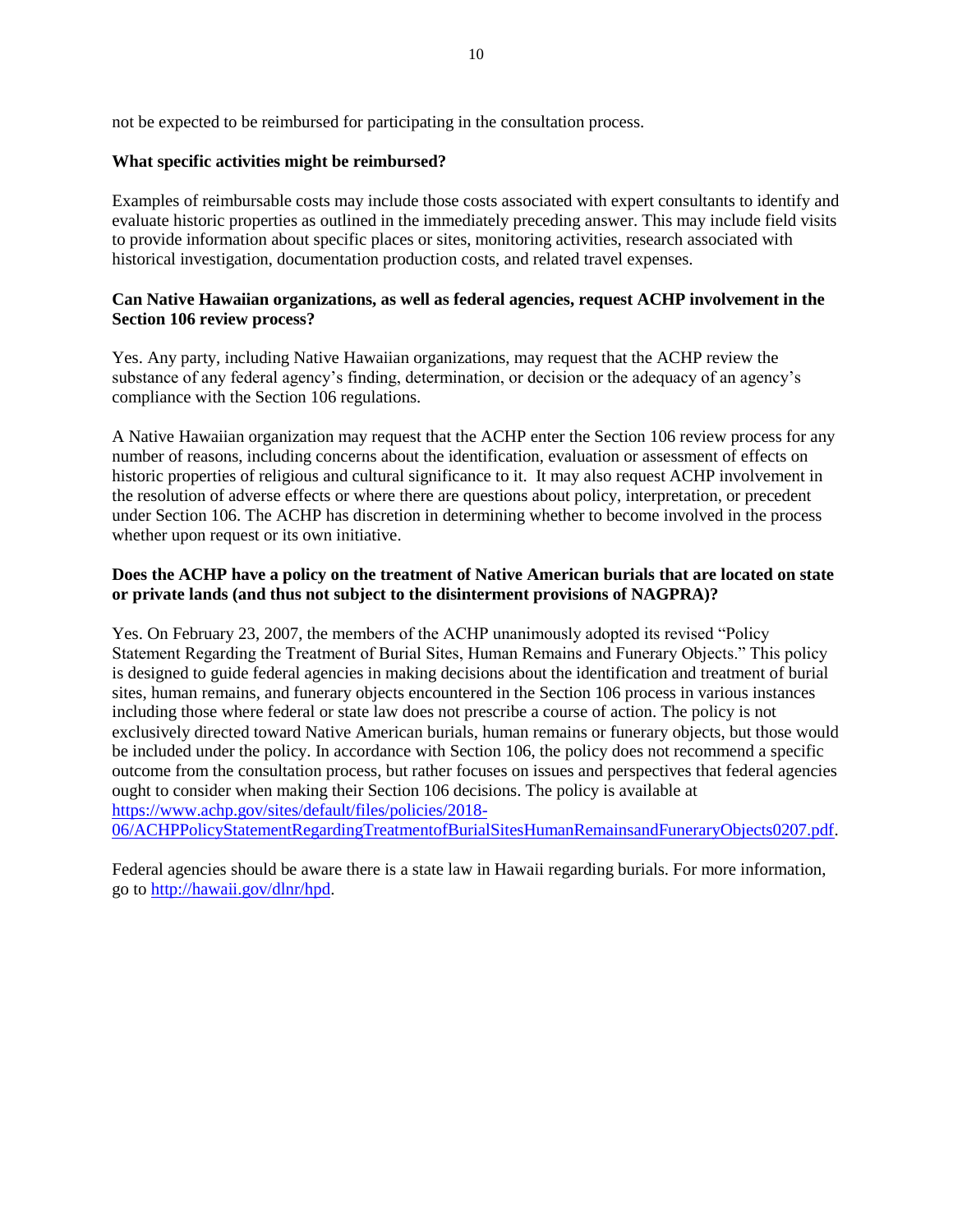# **V. Consultation with Native Hawaiian Organizations for Proposed Undertakings**

As noted earlier in the handbook, under the NHPA, consultation with Native Hawaiian organizations is required for *all* federal undertakings, regardless of whether the undertaking's Area of Potential Effect (APE) includes federal, state, or private lands, so long as the undertaking may affect historic properties of religious and cultural significance to a Native Hawaiian organization. Consultation should begin early in project planning and continue throughout the Section 106 process when properties of religious and cultural significance to Native Hawaiian organizations may be affected.

The organization of this section of the handbook corresponds with the Section 106 review process's four steps of initiation, identification, assessment, and resolution.

# **A. Initiation of the Section 106 Process**

# **1) How would I know if historic properties of traditional religious and cultural significance to Native Hawaiian organizations may be affected by the proposed undertaking?**

Unless such properties have already been identified and the information is readily available, you probably will not know in advance. As with any undertaking that might affect historic properties, you must determine whether the proposed undertaking is generically the kind that might affect historic properties assuming such properties are present. Therefore, if the undertaking is the kind of action that might affect places such as archaeological sites, burial grounds, sacred landscapes or features, or ceremonial areas, then you must identify Native Hawaiian organizations that might attach significance to such places and invite them to participate in the process. Please note that this list of examples is not all-inclusive. It is through consultation with Native Hawaiian organizations themselves that such properties can be properly identified and evaluated.

# **2) How do I identify the Native Hawaiian organizations that must be invited to consult?**

Identification of Native Hawaiian organizations that must be invited to consult could include a number of initiatives. For instance, it might be useful to check with other federal agencies and their cultural resource specialists for a list of Native Hawaiian organizations with whom they have consulted in past Section 106 reviews. The SHPO and the Office of Hawaiian Affairs might also be able to suggest which Native Hawaiian organizations to contact. Other sources for such information may include ethnographies, local histories, experts at local universities, oral accounts, and, of course, the Native Hawaiian organizations themselves. Do not hesitate to ask about others that might also be interested in participating in consultation. Finally, the Department of Interior's Office of Hawaiian Relations maintains a list of Native Hawaiian organizations at [https://www.doi.gov/hawaiian/NHOL.](https://www.doi.gov/hawaiian/NHOL)

It may also be helpful to publish notices in local newspapers about the initiation of the Section 106 review process and the opportunity for Native Hawaiian organizations to participate in the consultation. For major or controversial projects, it might be advisable to work with the Office of Hawaiian Affairs to include information in its radio programs.

Keep in mind that identification of Native Hawaiian organizations with ancestral connections to an area is not a "one stop shopping" endeavor in which any single source can be depended upon to fulfill the agency's legal responsibilities. Agency officials should bear in mind that while Internet sources are convenient and can be useful, their informational content may be incomplete.

Once the agency has identified Native Hawaiian organizations that may attach religious and cultural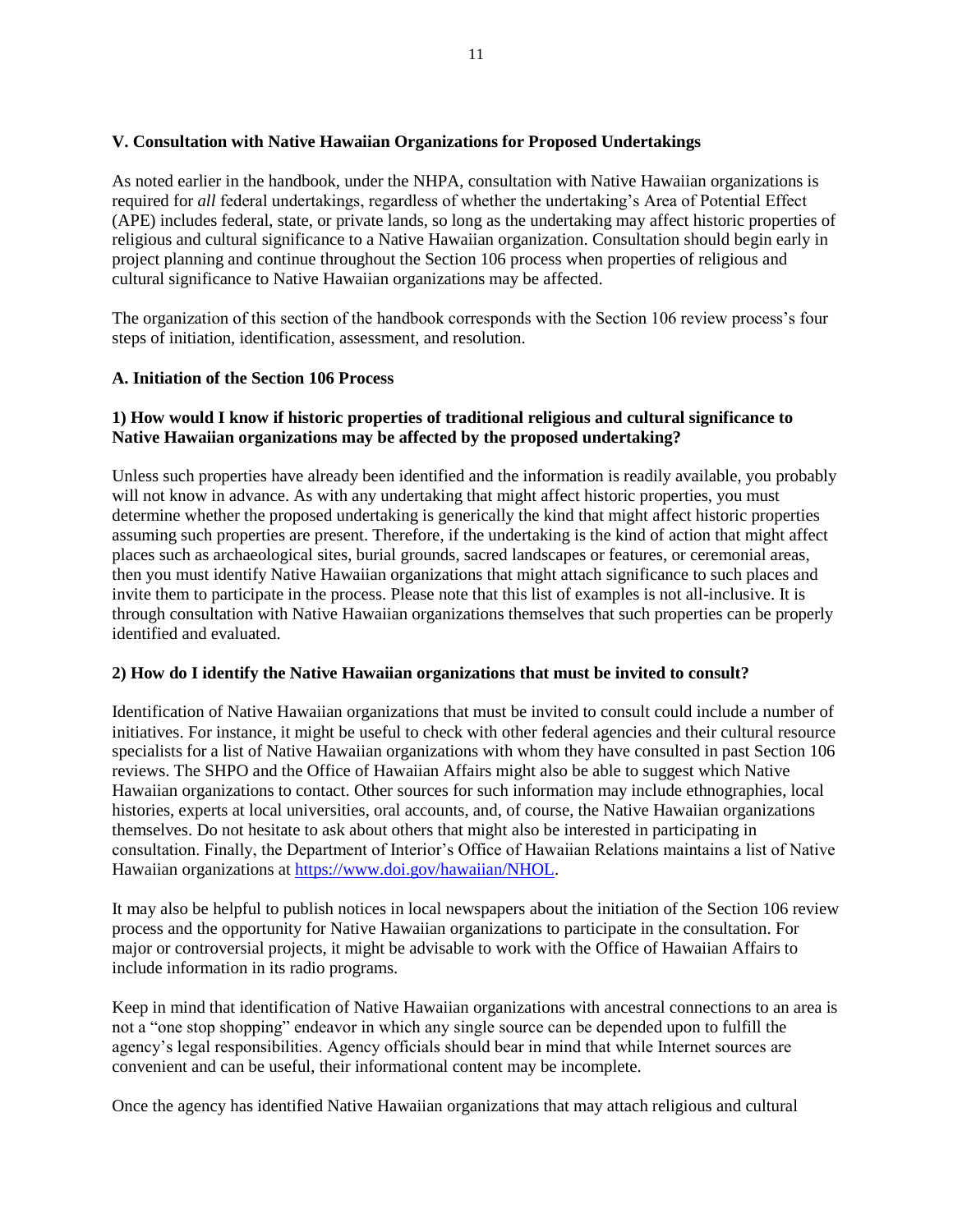significance to any historic properties that may exist in the APE, the agency must invite them to consult.

Finally, it is important to remember that documentary or other sources of information that do not appear to support a Native Hawaiian organization's assertions should not be used to deny the organization the opportunity to participate in consultation. A common misunderstanding is that a Native Hawaiian organization needs to document its ties to historic properties in the area of the undertaking. Instead, the NHPA requires agencies to consult with any Native Hawaiian organization that attaches religious and cultural significance to a historic property. It stands to reason that the best source for determining what historic properties have significance for a Native Hawaiian organization would be the experts designated by the Native Hawaiian organization to determine its own interest. Such experts might include elders, traditional practitioners, or Native Hawaiian historians. The Native Hawaiian organization will designate the appropriate representative(s) to represent its interests in the Section 106 consultation process.

# **4) Who initiates the consultation process with a Native Hawaiian organization?**

Consultation with a Native Hawaiian organization should be initiated by the agency official<sup>7</sup> through a letter. It is helpful to follow up such correspondence with direct telephone communication to ensure the letter has been received.

If the agency official has correspondence from the Native Hawaiian organization designating a person or position within the organization to act on its behalf in the Section 106 process, the agency may initiate consultation accordingly. It is good practice, in this instance, to send a copy of all correspondence to the organization's leadership as well.

# **5) Can applicants for federal permits or contractors hired by the agency initiate and carry out Native Hawaiian organization consultation?**

The Section 106 regulations at 36 CFR Section 800.2(c)(4) allow federal agencies to authorize an applicant or group of applicants to initiate consultation with the SHPO and other consulting parties. However, this is a formal authorization and requires notification from the federal agency to the SHPO. The federal agency remains responsible for all findings and determinations charged to the agency in the review process.

The Section 106 regulations allow for federal agencies to use the services of consultants or designees to prepare information, analyses, and recommendations, but not to initiate and carry out consultation.

# **6) What are the consultation responsibilities for undertakings that involve more than one federal agency?**

The Section 106 regulations at 36 CFR Section 800.2 (a)(2) provide that, if more than one federal agency is involved in an undertaking, some or all of the agencies may designate a lead federal agency who will act on their behalf to fulfill their collective responsibilities under Section 106, including consultation with Native Hawaiian organizations. Those federal agencies that do not designate a lead agency remain individually responsible for their Section 106 compliance; thus, they each would need to initiate and carry out Section 106 consultation with Native Hawaiian organizations for the undertaking.

# **B. Identification of Historic Properties**

 $\overline{a}$ <sup>7</sup> As defined in Section 800.2(a) of the ACHP regulations, an agency official is one who has jurisdiction over the undertaking and takes legal and financial responsibility for Section 106 compliance.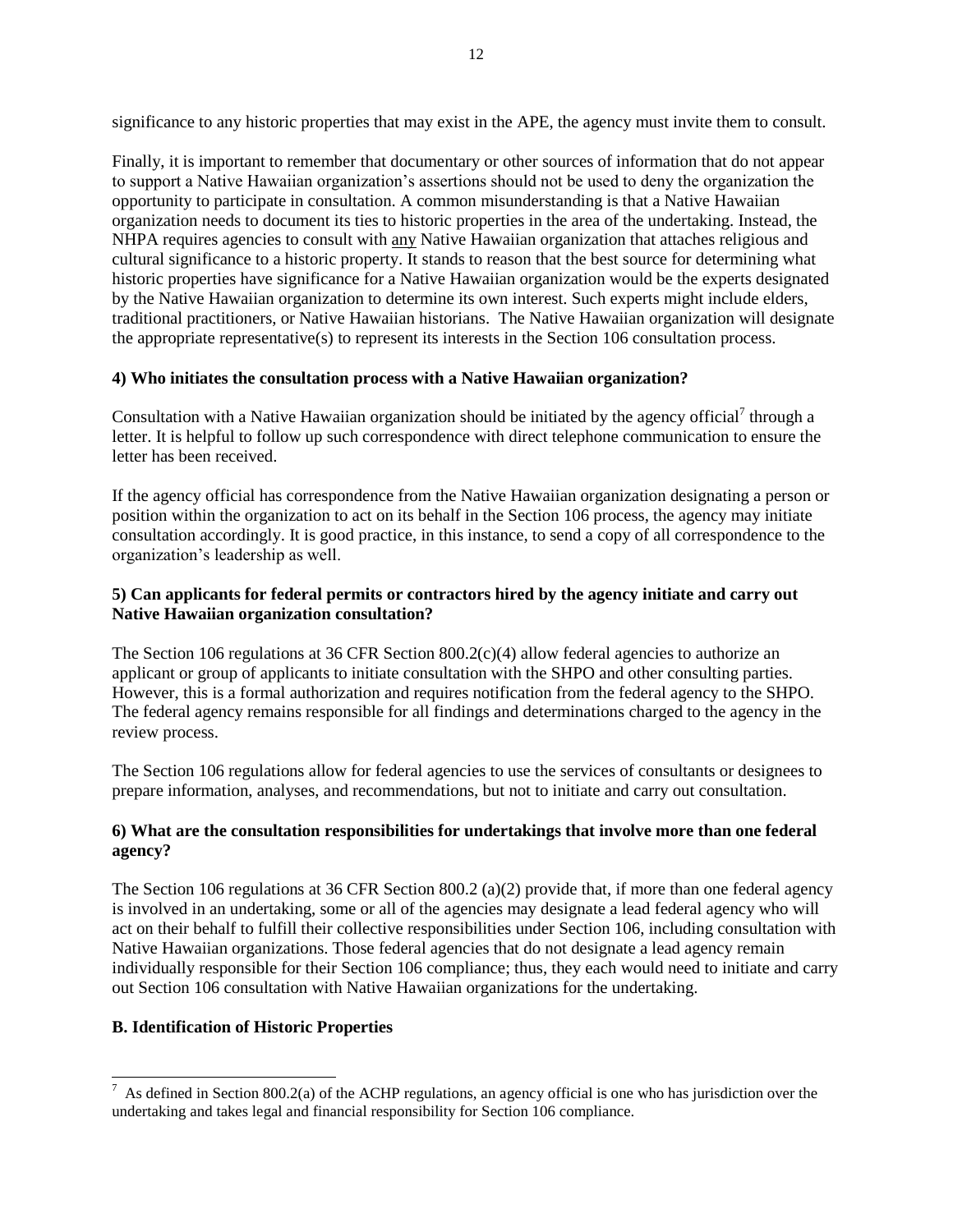# **1) Does the federal agency consult with Native Hawaiian organizations to carry out identification and evaluation of historic properties?**

Yes, the agency consults with Native Hawaiian organizations to plan and carry out identification efforts and to evaluate the National Register eligibility of identified properties for proposed undertakings.

Many agencies assume that agency or contract archaeologists can identify which properties are of significance to Native Hawaiian organizations when they conduct archaeological surveys. However, unless an archeologist has been specifically authorized by a Native Hawaiian organization to speak on its behalf on the subject, it should not be assumed that the archaeologist possesses the appropriate expertise to determine what properties are or are not of significance to a Native Hawaiian organization. The appropriate individual to carry out such a determination is the representative designated by the Native Hawaiian organization for this purpose. Identification efforts may include site visits to assist in identifying these types of properties.

The Section 106 regulations state that the agency official shall acknowledge that Native Hawaiian organizations possess special expertise in assessing the National Register eligibility of historic properties that may possess religious and cultural significance to them  $(36 \text{ CFR} \& 800.4(c)(1))$ .

The agency must provide Native Hawaiian organizations with the same information that is provided to the SHPO during consultation, including information on buildings and other standing structures that may be affected by the proposed undertaking. A federal agency should not presume to know what is of significance to a particular Native Hawaiian organization.

# **2) How can I identify historic properties that may possess traditional religious and cultural significance to Native Hawaiian organizations and determine their National Register eligibility?**

The identification of those historic properties that are of traditional religious and cultural significance to a Native Hawaiian organization must be made by that Native Hawaiian organization's designated representative as part of the Section 106 consultation process.

The National Register eligibility of such places is determined in the same manner as any potentially eligible property, by applying the criteria of eligibility.

# **3) What are Traditional Cultural Properties?**

l

The term "Traditional Cultural Property" (TCP) is used in the National Park Services (NPS) Bulletin 38, entitled *"Guidelines for Evaluating and Documenting Traditional Cultural Properties."*<sup>8</sup> That bulletin explains how to identify a property "that is eligible for inclusion in the National Register because of its association with cultural practices or beliefs of a living community that a) are rooted in that community's history, and b) are important in maintaining the continuing cultural identity of the community." For a TCP to be found eligible for the National Register, it must meet the existing National Register criteria for eligibility as a building, site, structure, object, or district. TCPs are defined only in NPS guidance and are not referenced in any statute or regulation, and **refer to places of importance to any community, not just to Native Hawaiian organizations.** Therefore, this terminology may be used when an agency is considering whether any property is eligible for the National Register.

Within the Section 106 process, the appropriate terminology for National Register listed or eligible sites of importance to Native Hawaiian organizations is **"historic property of religious and cultural** 

<sup>&</sup>lt;sup>8</sup> Available at<https://www.nps.gov/subjects/nationalregister/upload/NRB38-Completeweb.pdf>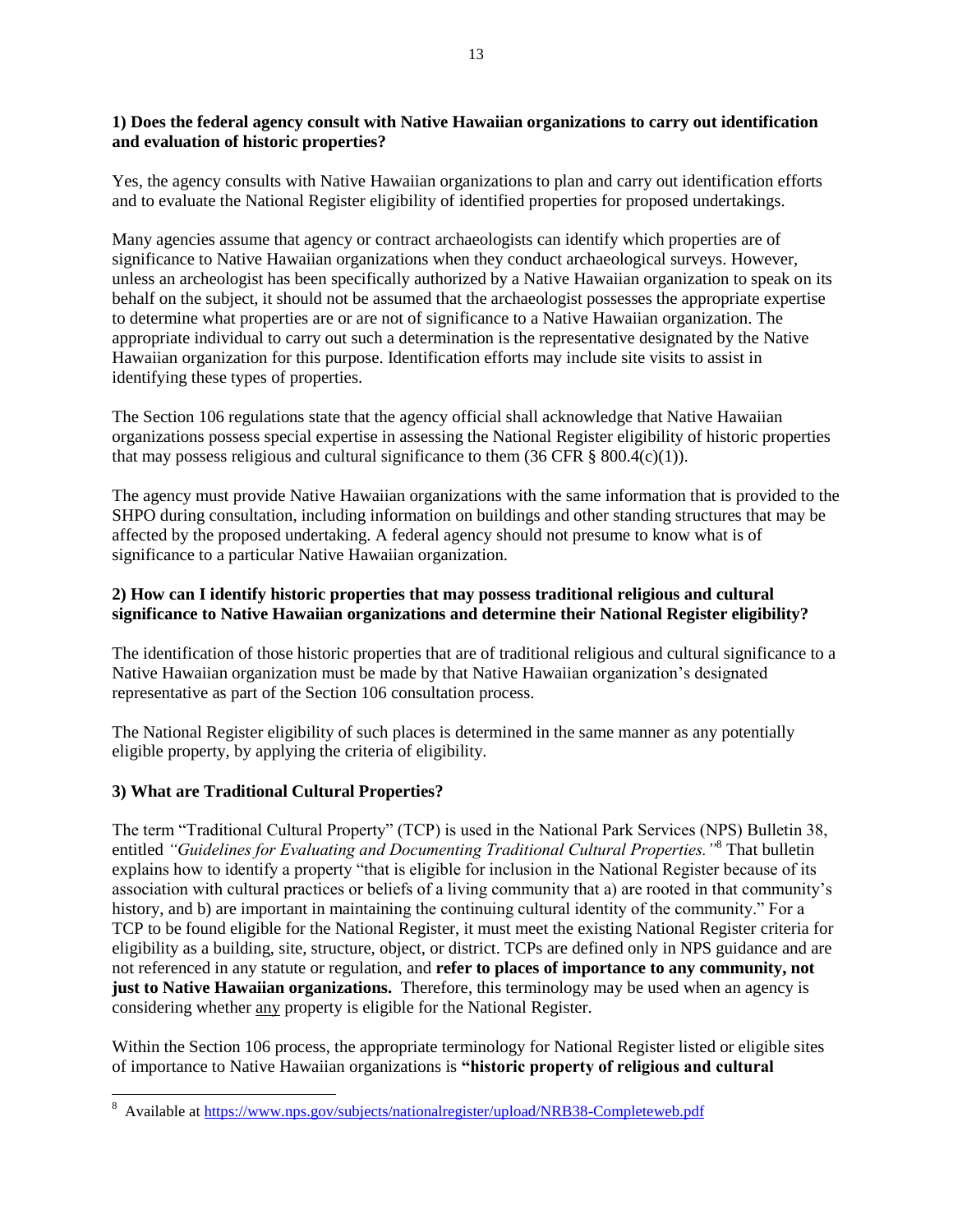**significance to Native Hawaiian organization.**" Unlike the term TCP, this phrase appears in the NHPA and the Section 106 regulations. **It applies (strictly) to Native Hawaiian sites, unlike the term TCP.** Furthermore, Section 101(d)(6)(A) of the NHPA reminds agencies that properties of religious and cultural significance to Native Hawaiian organizations may be eligible for the National Register. Thus, it is not necessary to use the term TCP when considering whether a site with significance to a Native Hawaiian organization is eligible for the National Register as part of the Section 106 process. The NPS Bulletin 38 guidelines are helpful, however, in providing an overview of how National Register criteria are applied.

Another issue with the term TCP is that Bulletin 38 has sometimes been interpreted as requiring a Native Hawaiian organization to demonstrate continual use of a site in order for it to be considered a TCP in accordance with Bulletin 38. This could be problematic in that Native Hawaiian use of a historic property may be dictated by cyclical religious or cultural timeframes that do not comport with mainstream conceptions of "continuous" use; while in other cases, Native Hawaiian organizations may have been denied access to historic properties of religious and cultural significance to them. This is particularly true for historic properties located within military installations or on private property. It is important to note that under the NHPA and the Section 106 regulations, the determination of a historic property's religious and cultural significance to a Native Hawaiian organization is **not** tied to continual or physical use of the property. Also, continual use is not a requirement for National Register eligibility.

# **4) What procedures should be followed if a Native Hawaiian organization does not want to divulge information to the federal agency regarding places of traditional religious and cultural significance?**

Native Hawaiian organizations may have internal prohibitions against or cultural protocols about the disclosure of certain information about traditional religious and cultural properties. The ACHP's regulations at 36 CFR Section 800.4(b)(i) state, in part, that "[t]he agency official shall take into account any confidentiality concerns raised by … Native Hawaiian organizations during the identification process."

The NHPA and the Section 106 regulations also provide a vehicle for protecting information that a Native Hawaiian organization has disclosed for the purpose of identification and evaluation in the Section 106 process. Section 304 of the NHPA (16 U.S.C. 470w-3(a)) and the regulations at 36 CFR Section 800.11(c)(1) provide that an agency, after consultation with the Secretary of the Interior, "*shall* withhold from disclosure to the public" information about the location, character, or ownership of a historic property when the agency and the Secretary determine that the disclosure of such information may cause a significant invasion of privacy; risk harm to the historic property; or, impede the use of a traditional religious site by practitioners. After such a determination, the Secretary of the Interior will determine who, if anyone, may have access to the information for purposes of the NHPA.

One important caveat: the Section 304 confidentiality provisions only apply to properties that have been determined eligible for the National Register. Thus, it is possible that information disclosed prior to an eligibility determination may not be protected. Therefore, the ACHP suggests that agencies and Native Hawaiian organizations contact National Register staff for guidance regarding the amount of information and detail needed to make a determination of eligibility when such information may be at risk of disclosure. It may be possible for a Native Hawaiian organization to share just enough information for the agency to identify the existence of a site and make a determination of eligibility without compromising the site or the Native Hawaiian organization's beliefs. Such information might include general aspects of the historic property's attributes, i.e., that an important yearly ceremony takes place in a certain general location, that quiet is required in an area where spirits reside, that visual impacts will impede the ability to properly perform a required ritual, or that important ceremonial harvesting activities must occur at a particular place, time, or under certain conditions. However, if there are questions about the adequacy of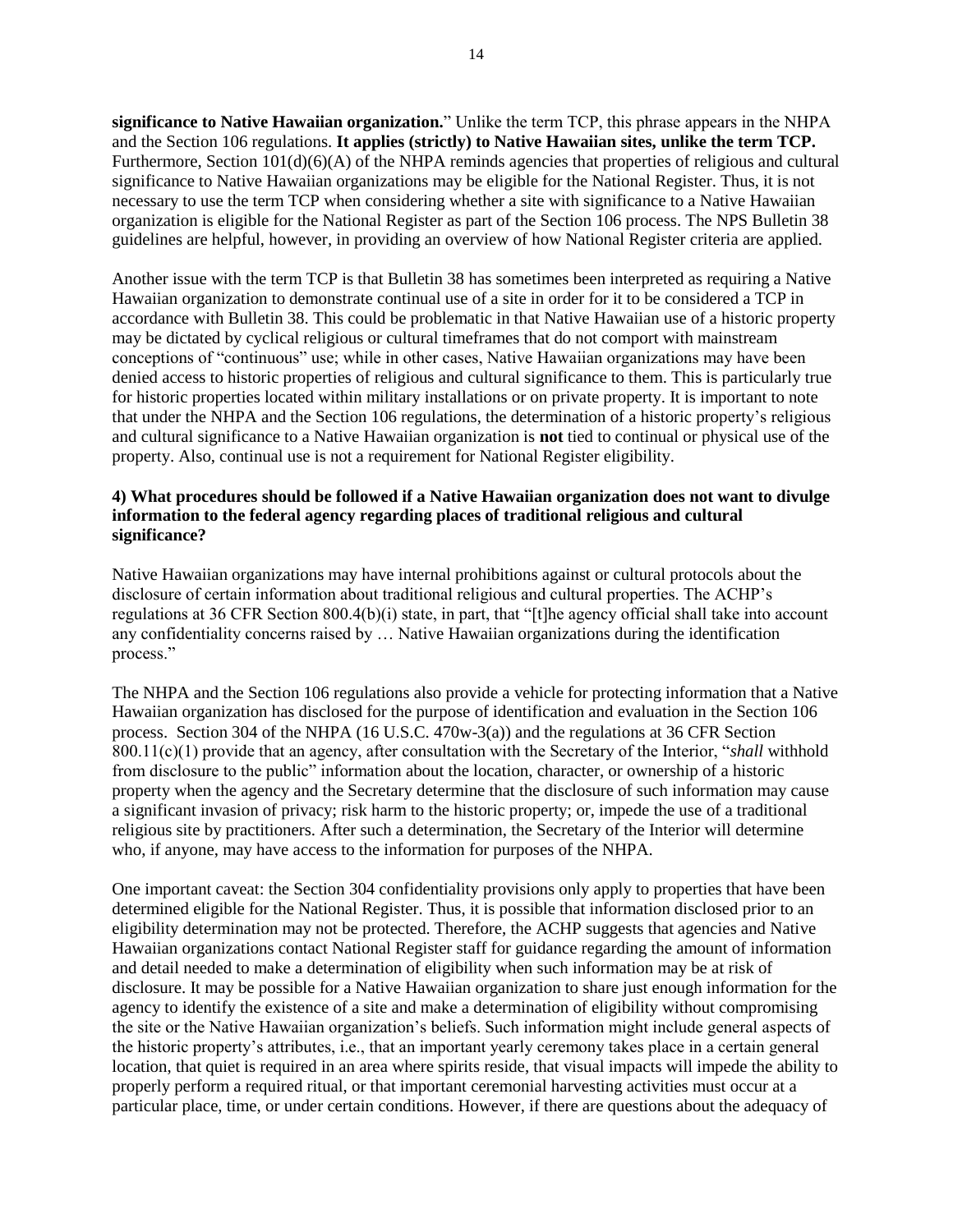such information in making determinations of eligibility, the National Register staff should be consulted.

Issues of confidentiality and sensitivity of information require flexibility and cooperation among the consulting parties. There may be situations where a Native Hawaiian organization is only willing to share information with the federal agency and not with the other non-federal consulting parties. This can challenge the traditional Section 106 process where the federal agency also consults with the SHPO to determine the National Register eligibility of properties. In such cases, it is recommended that the agency promptly talk with the ACHP or the National Register staff about how to resolve such a situation.

# **5) Is the federal agency required to verify a Native Hawaiian organization's determination of significance with archaeological or ethnographic evidence before making a National Register eligibility determination?**

No. The agency is not required to verify a Native Hawaiian organization's determination that a historic property is of religious and cultural significance to it. However, the fact that a property may be of religious and cultural significance to a Native Hawaiian organization does not necessarily mean that the property is eligible for the National Register. The ACHP regulations at 36 CFR 800.4(c)(1) do state, in part, that "[t]he agency official shall acknowledge that Native Hawaiian organizations possess special expertise in assessing the eligibility of historic properties that may possess religious and cultural significance to them." Additionally, traditional knowledge and oral histories are sources of information which federal agencies should consider in assessing the National Register eligibility of properties. For additional guidance on making eligibility determinations, the agency should consult with the staff of the National Register.<sup>9</sup>

# **6) Does the federal agency need to obtain a Native Hawaiian organization's concurrence with the agency's determination of National Register eligibility?**

No. The agency does not need to obtain a Native Hawaiian organization's concurrence with eligibility determinations. The agency only needs the concurrence of the SHPO for a determination and, absent such concurrence, the matter goes to the Keeper of the National Register for final resolution. The federal agency must acknowledge, however, that Native Hawaiian organizations possess special expertise in assessing the eligibility of historic properties that may be of significance to them, as required in the Section 106 regulations at 36 CFR Section 800.4(c)(1).

Also, if a Native Hawaiian organization disagrees with the federal agency's determination of eligibility, the Native Hawaiian organization may, per the Section 106 regulations at 36 CFR 800.4(c)(2), ask the ACHP to request that the federal agency obtain a formal eligibility determination from the Keeper of the National Register.

# **7) Once the required identification and evaluation efforts are completed, does the federal agency need to consult with a Native Hawaiian organization in reaching a finding that there are no historic properties that will be affected by the undertaking, or that there are historic properties present but the undertaking will have no effect on them?**

Despite the requirements for Native Hawaiian organization consultation up to this point in the process, the agency does not have to consult with a Native Hawaiian organization in reaching a finding that there are no historic properties present, or that the proposed undertaking will not affect an identified historic property. However, the agency must provide notification and documentation supporting its finding on

 $\overline{a}$  $9$  Contact information for National Register headquarters in Washington, D.C., available at <https://www.nps.gov/subjects/nationalregister/index.htm>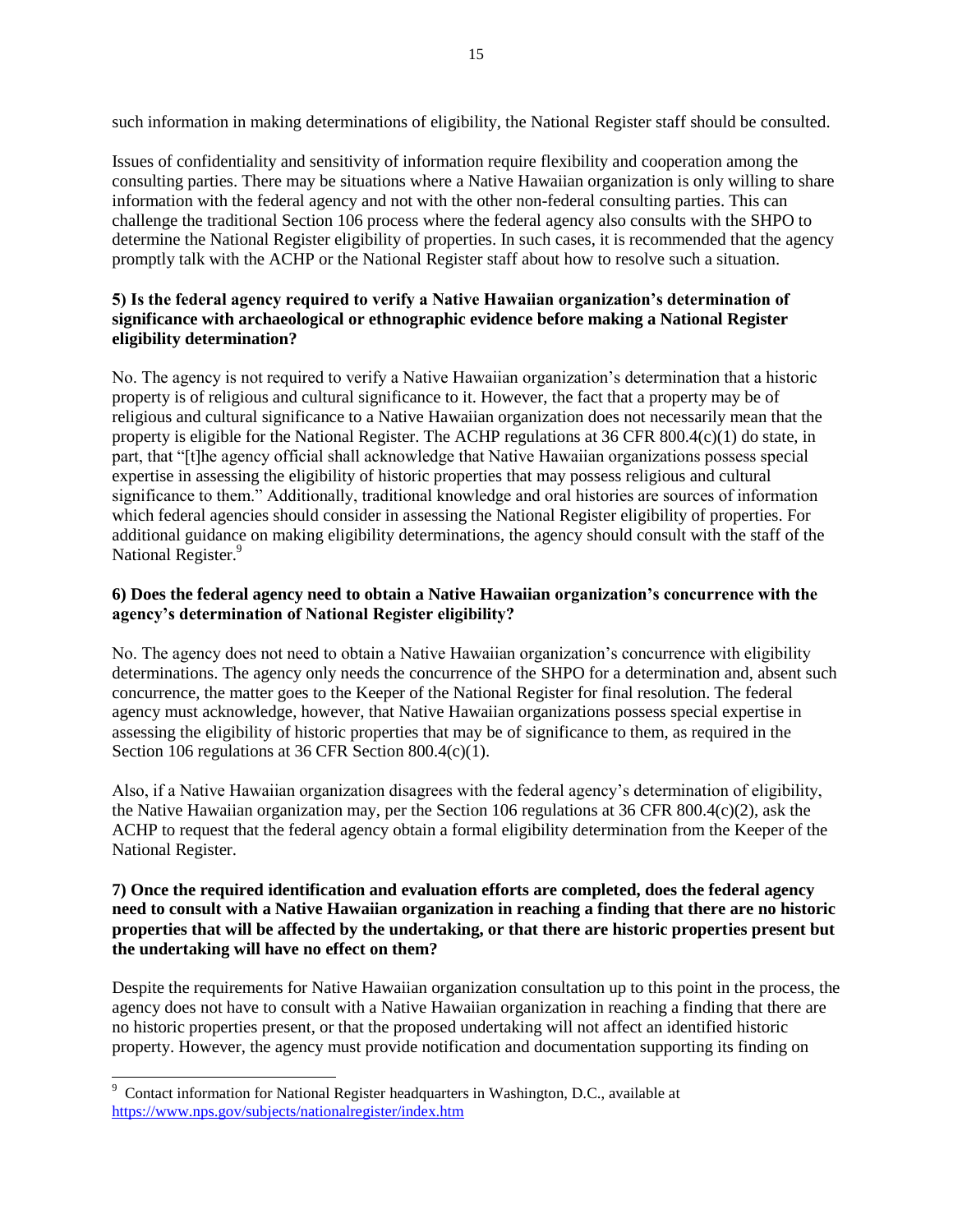these questions to any consulting Native Hawaiian organization.

If a consulting Native Hawaiian organization disagrees with the agency's finding, it should immediately contact the ACHP and request that the ACHP object to the finding, per 36 CFR 800.4(d)(1)(iii). If, upon the review of the finding, the ACHP also objects to the finding, the ACHP may provide its opinion to the agency official, and, if the ACHP determines the issue warrants it, to the head of the agency. The regulations stipulate that if the ACHP wants to objects to a no historic properties affected finding on its own initiative (as opposed to in response to a SHPO unresolved objection), it must do so within 30 days of the agency's issuance of that finding.

# **C. Assessment of Adverse Effects**

# **1) Which parties does the federal agency consult with to apply the criteria of adverse effect to historic properties within the APE?**

The agency consults with the SHPO and Native Hawaiian organizations in applying the criteria of adverse effect to historic properties within the APE. Again, federal agencies must recognize the special expertise of Native Hawaiian organizations in assessing the eligibility of properties of religious and cultural significance to them per 36 CFR  $800.4(c)(1)$ , and 36 CFR  $800.5(a)$  requires that agencies apply the criteria of adverse effect in consultation with Native Hawaiian organizations. Therefore, in assessing how a proposed undertaking might affect historic properties of religious and cultural significance to Native Hawaiian organizations, federal agencies need to consider the views of those Native Hawaiian organizations.

# **2) When proposing a finding of "no adverse effect," does the federal agency consult with Native Hawaiian organizations?**

No. The agency consults with the SHPO in proposing a finding of "no adverse effect," but notifies consulting parties such as Native Hawaiian organizations, and provides them with documentation supporting that finding. The federal agency is encouraged, but not required, to seek the concurrence of Native Hawaiian organizations that attach religious and cultural significance to the historic property subject to the finding.

# **3) What happens if a Native Hawaiian organization disagrees with a finding of "no adverse effect"?**

If a consulting Native Hawaiian organization disagrees with a proposed agency finding of "no adverse effect," it must specify the reasons for its objection in writing within 30 days of receipt of the agency's issuance of the proposed finding. Once a timely written objection is received, the agency must either consult with the objecting party to resolve the disagreement or request ACHP review of the "no adverse effect" finding, per 36 CFR 800.5(c)(2)(i). The agency must concurrently notify all other consulting parties that it has requested ACHP review of the finding.

Consulting Native Hawaiian organizations can make a direct request to the ACHP to review the finding, specifying, in writing and within the 30 day review period, the reasons for its objection, per 36 CFR 800.5(c)(2)(iii).

After review of the objection, the ACHP may provide its opinion to the agency official, and, if the ACHP determines the issue warrants it, to the head of the agency. The regulations stipulate that if the ACHP wants to object to a finding on its own initiative (as opposed to in response to a consulting party unresolved objection), it must do so within 30 days of receipt of the agency's issuance of that finding.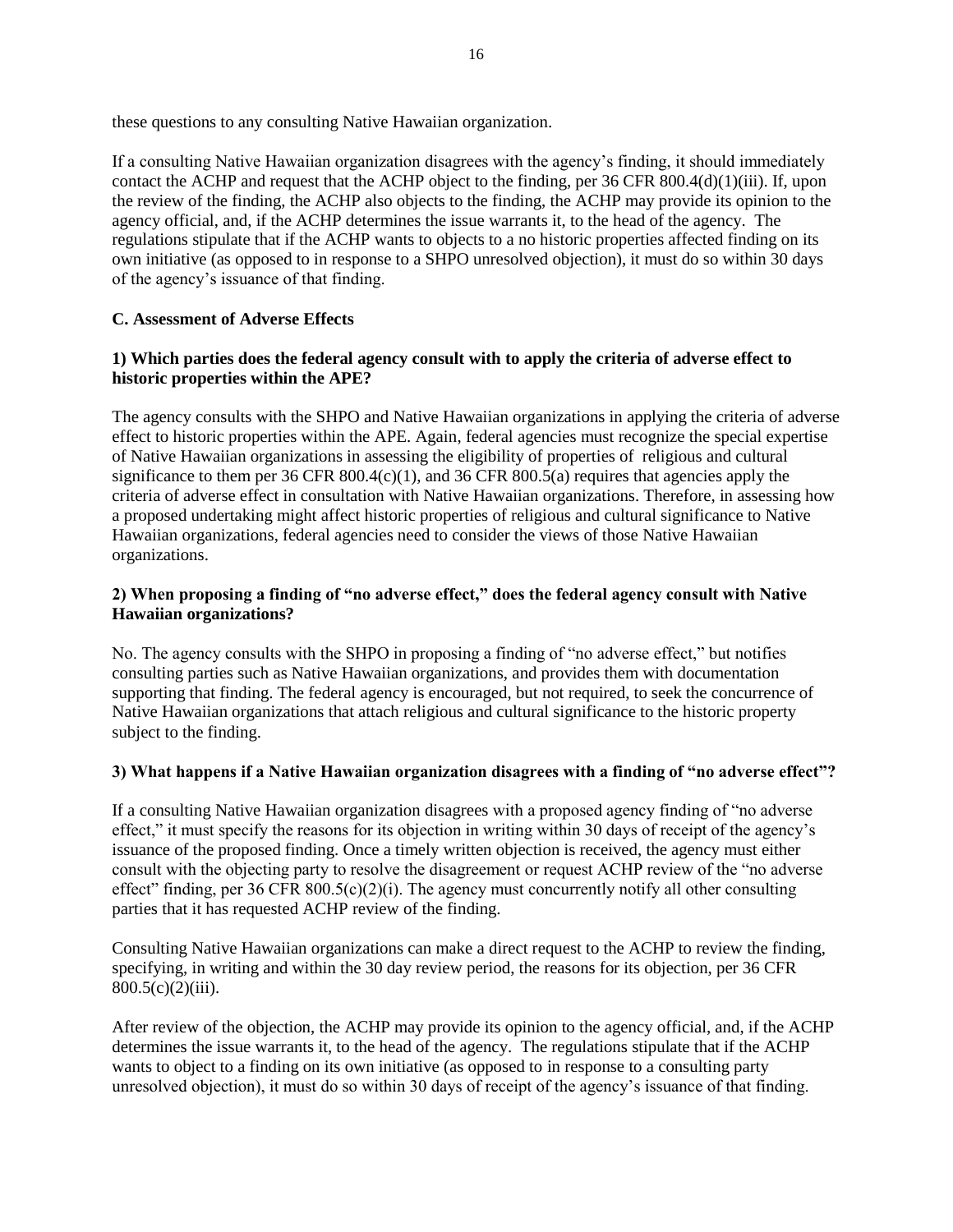#### **D. Resolution of Adverse Effects**

# **1) Which parties does the federal agency consult with to develop and evaluate alternatives or modifications to the undertakings to avoid, minimize, or mitigate adverse effects?**

The agency consults with the SHPO, Native Hawaiian organizations, and other consulting parties at this phase of the Section 106 process. The agency must provide project documentation to all consulting parties and invite the ACHP into consultation. Any consulting party may request ACHP participation in consultation to facilitate the resolution of adverse effects.

In fact, the Section 106 regulations at 36 CFR Section 800.2(b) stipulate that the ACHP may enter into the consultation at any point in the Section 106 process without invitation when it determines that its involvement is necessary to ensure that the purposes of Section 106 are met. As specified in Appendix A to 36 CFR Part 800, the ACHP may elect to enter the consultation if, among other things, an undertaking presents issues of concern to Native Hawaiian organizations.

#### **2) What happens if agreement is reached on how to resolve adverse effects?**

If agreement is reached, the agency, SHPO and consulting parties, including Native Hawaiian organizations, develop a Section 106 memorandum of agreement (MOA) or programmatic agreement (PA) outlining how the adverse effects will be addressed.

In order to go into effect, the agreement must be signed by the agency, SHPO, and the ACHP if it is participating in the consultation.

# **3) Is the federal agency obligated to invite a Native Hawaiian organization to be a signatory or a concurring party to an MOA or PA?**

No. The agency may, but is not required, to invite a Native Hawaiian organization to become a signatory or concurring party. A signatory to an MOA or PA possesses the same rights with regard to seeking amendments to or terminating the agreement as all other signatories, which include the agency official, the SHPO, and the ACHP, if participating. Those that sign as a concurring party do not have such rights to amend or terminate the MOA or PA. Refusal by Native Hawaiian organization to become a signatory or concurring party to an MOA or PA, however, does not invalidate it. Certainly, agencies are encouraged to invite Native Hawaiian organizations that attach religious and cultural significance to affected historic properties to sign the agreement. If a Native Hawaiian organization is assuming review or other responsibilities under the MOA or PA, the agency should consider inviting the Native Hawaiian organization to become a signatory.

#### **4) What happens if agreement is not reached on how to resolve adverse effects?**

If agreement is not reached, the agency, the SHPO, or the ACHP (if participating), may terminate consultation. Other consulting parties, including Native Hawaiian organizations, may decline to participate, but they cannot terminate consultation. After consultation is terminated, the ACHP prepares its formal comments to the head of the agency, who must consider and respond to the ACHP's comments before reaching a final decision on the undertaking. Per the Section 106 regulations at 36 CFR Section 800.7 (c), the ACHP must provide an opportunity for the agency, all consulting parties, and the public to provide their views to the ACHP during the time in which the comments are being developed. When the ACHP issues comments, it means the ACHP membership issues the comments, not the ACHP staff. In addition to providing the comments to the head of the agency, the ACHP provides copies of those comments to each of the consulting parties. Once the head of the agency has received the ACHP's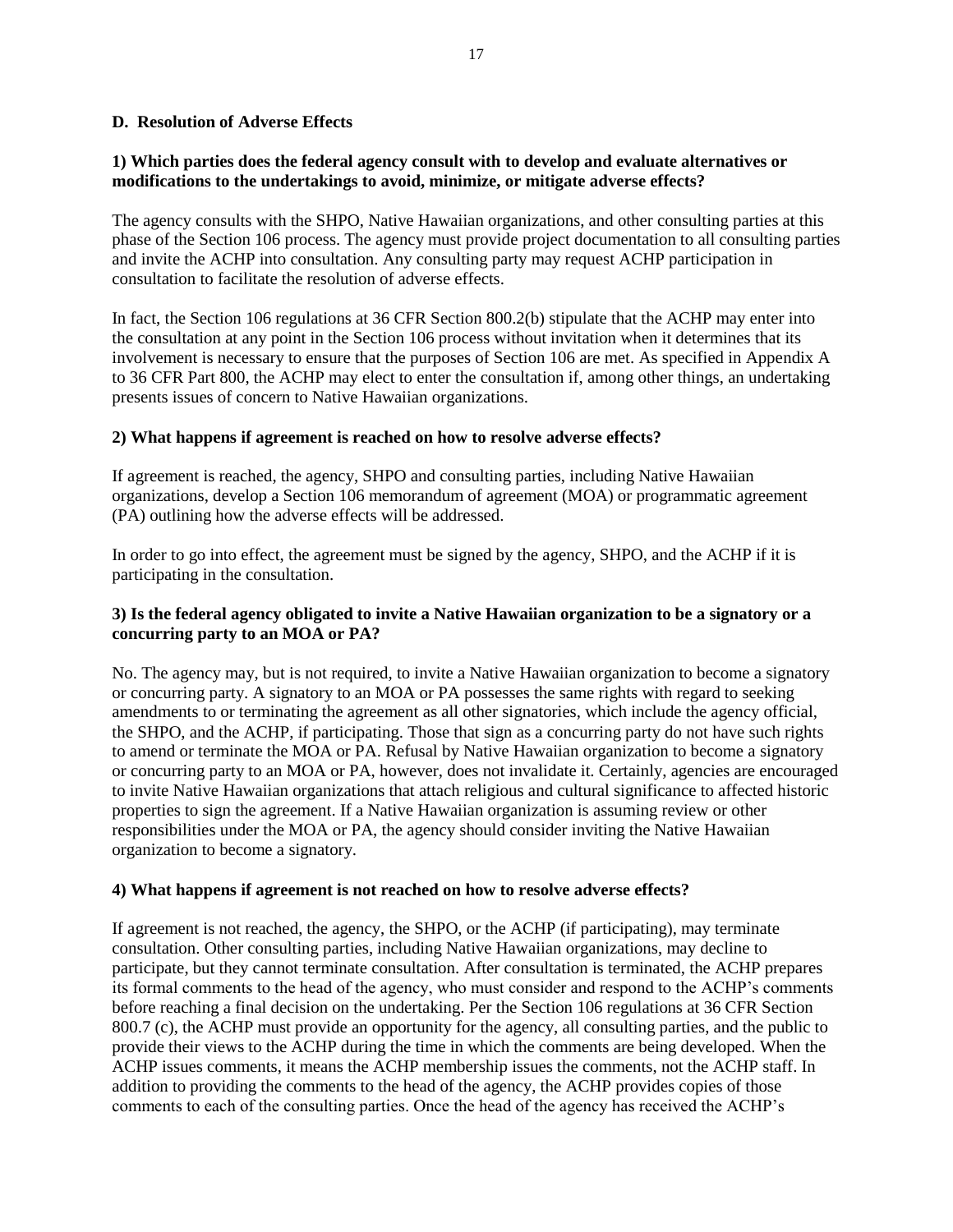comments, he or she is required to prepare a summary of his or her final decision regarding the proposed undertaking that contains both the rationale for its decision as well as evidence that it had considered the ACHP's comments when making that decision. In addition, the agency must provide copies of this summary to all consulting parties.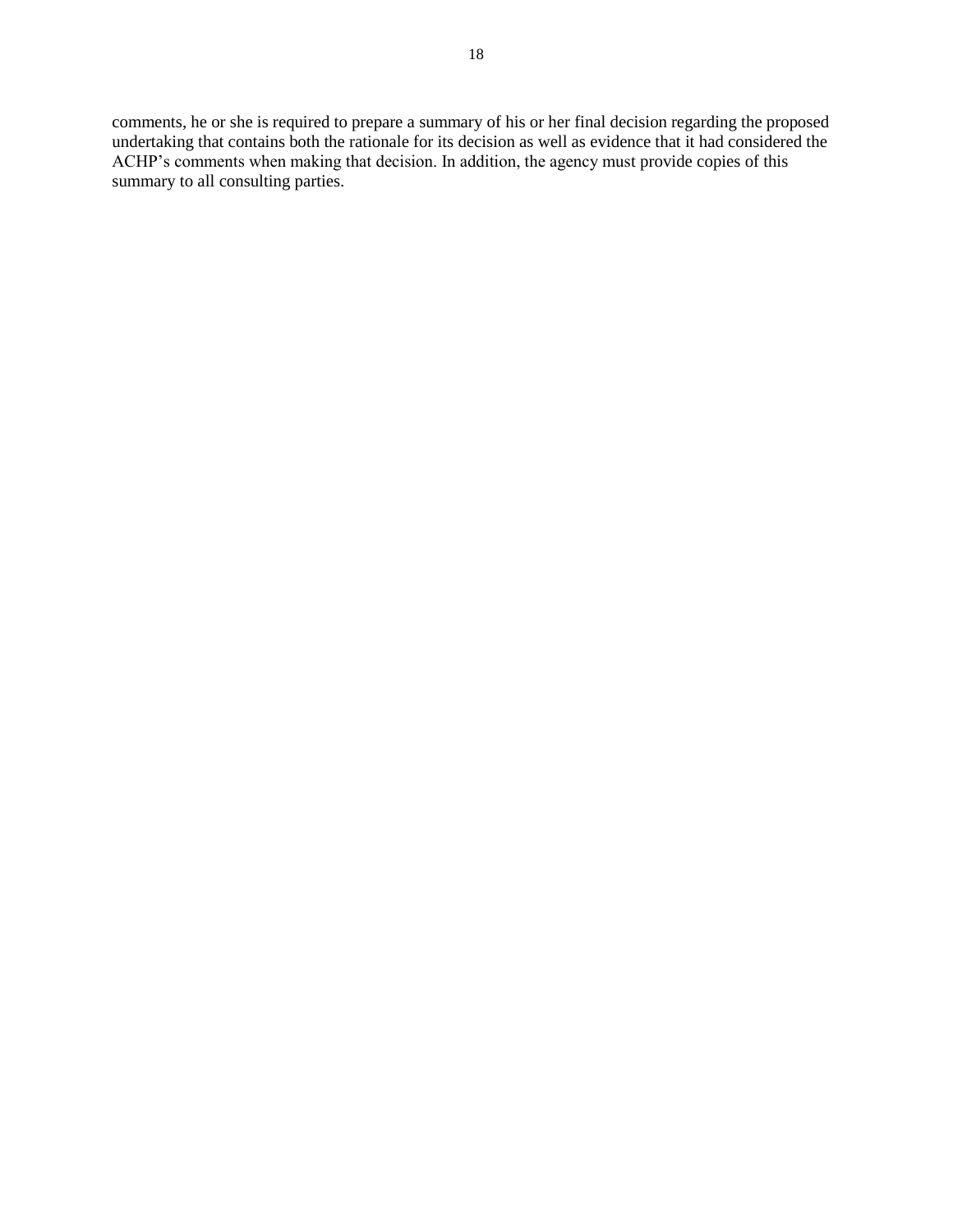# **VI. Consultation Tools**

While the Section 106 regulations direct agencies to consult with Native Hawaiian organizations on proposed undertakings, the regulations do not offer guidance on how to carry out such consultation. The following are some examples of ways in which consultation could be achieved and improved.

#### **Agreements**

The Section 106 regulations at 36 CFR Section 800.2(c)(2)(ii)(E) provide for agreements between federal agencies and Native Hawaiian organizations that tailor how consultation will be carried out. Such agreements are not project-specific but, instead, are more general and are focused on the relationship between an agency and a Native Hawaiian organization. An agreement can cover all aspects of the consultation process and could grant a Native Hawaiian organization additional rights to participate or concur in agency decisions in the Section 106 process beyond those specified in the regulations. The only restriction on the scope of such agreements is that the role of other parties in the process may not be modified without their consent.

Such agreements can be a means not only to ensure that consultation would be carried out to the satisfaction of both parties but also as a workload management tool. Agreements can outline the geographical areas within which a Native Hawaiian organization has an interest.

The negotiation process to develop an agreement with a Native Hawaiian organization does not require participation by any other parties outside of the agency (there may be other entities within the agency, such as the agency's office of legal counsel, that must participate). The only requirements for such agreements under the ACHP's regulations are that:

- the role of other parties is not modified without their consent; and
- the agreement is filed with both the ACHP and the SHPO.

# **Summits, Listening Sessions, and Meetings**

Some agencies have hosted summits with Indian tribes and continue to do so on a regular basis. These meetings provide a means for agencies to share information about proposed undertakings and for Indian tribes to voice their views and talk with agency personnel. They also serve to develop trust and build relationships. Federal agencies in Hawaii could certainly host summits with Native Hawaiian organizations and change the dynamic from one of consultation on specific projects to programmatic discussions.

Listening sessions are another very useful tool for improving the relationship between agencies and Native Hawaiian organizations. The ACHP has hosted listening sessions in Hawaii and based, in part, on the feedback it received, decided that a policy regarding its interaction with Native Hawaiian organizations was called for.

Some agencies also host annual or regular meetings with Indian tribes to ensure that the consultation relationships are working and to address any outstanding issues. These gatherings are separate from Section 106 consultation meetings. They provide a forum for airing more general concerns, a means for recharging the relationship, and an opportunity to meet new agency personnel and tribal representatives. Again, these kinds of meetings would be especially helpful in Hawaii.

# **Guidance Materials and Training**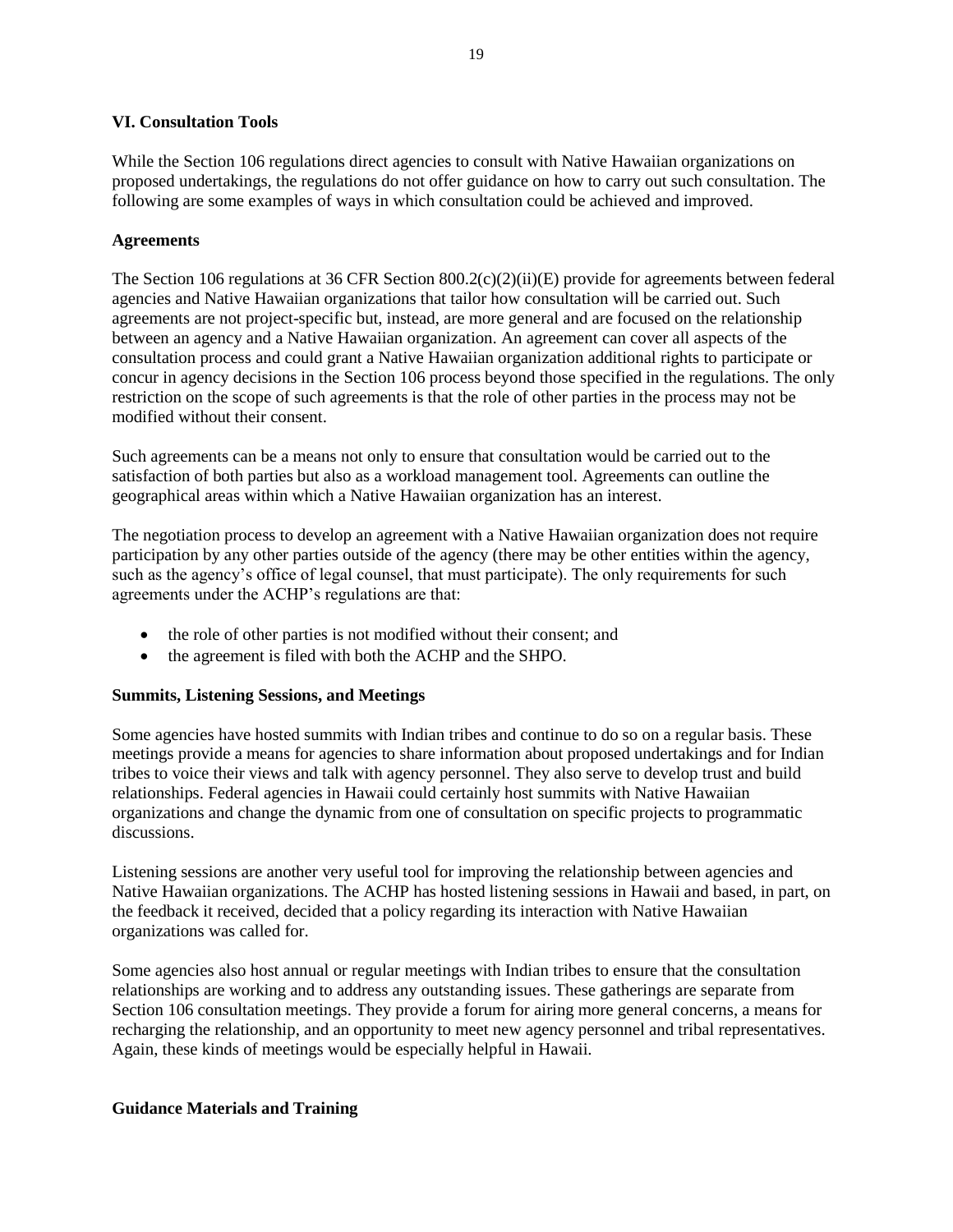Training is extremely useful in that it ensures that both federal agencies and Native Hawaiian organizations have a common understanding of legal requirements, organizational structures, decisionmaking, and other important mechanics of the consultation relationship. Training can also address cultural issues to help foster greater mutual understanding. Some agencies have hosted joint training sessions, while others require new personnel to receive training specific to their new duties. For instance, the ACHP has an internal requirement to train all staff and members regarding tribal and Native Hawaiian consultation within the Section 106 process.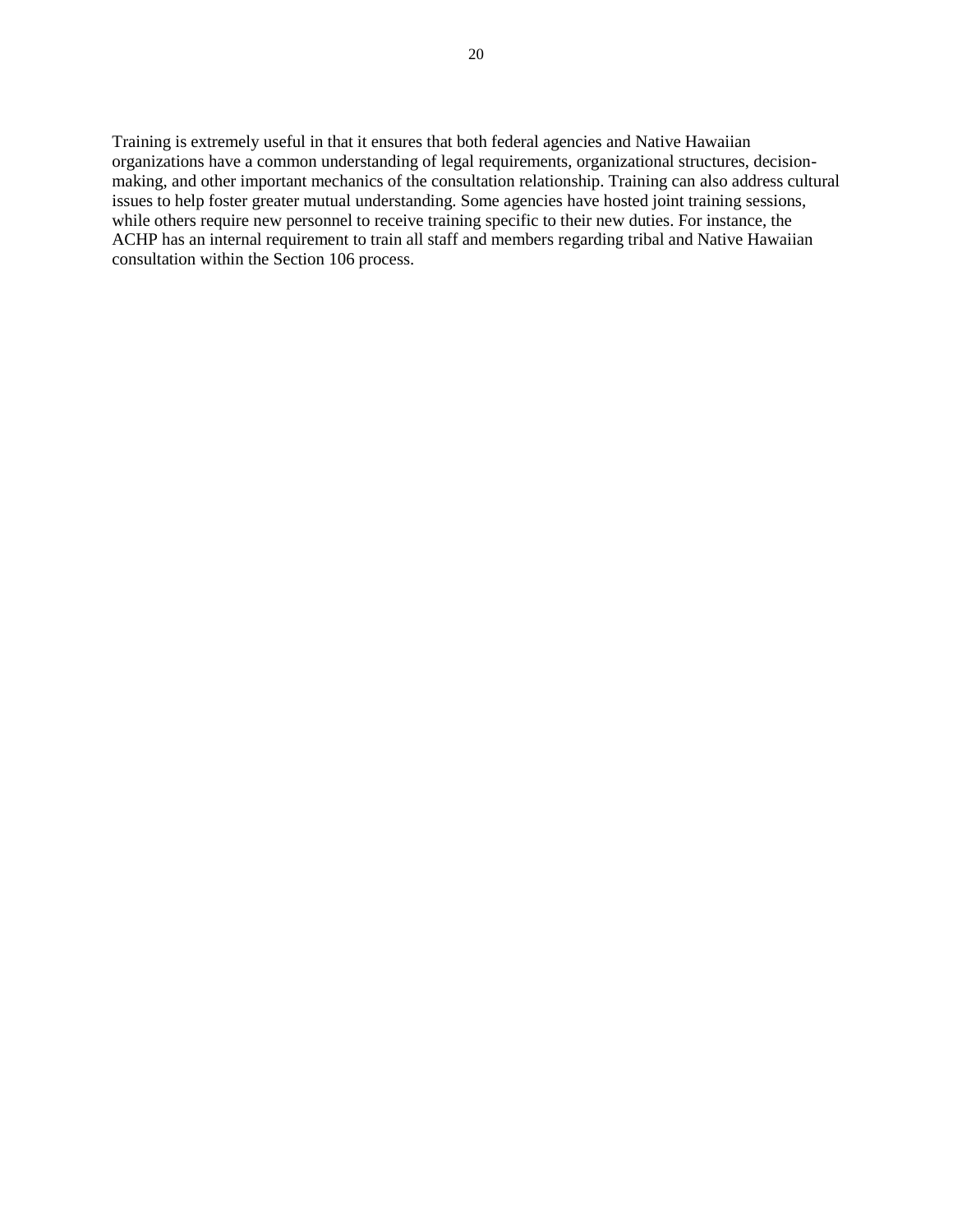#### **VII. Principles and Tips for Successful Consultation**

The key to success in any consultation relationship is building trust, having common goals, and remaining flexible. There is no "one size fits all" model for consultation with Native Hawaiian organizations. This final section of the Native Hawaiian Consultation Handbook provides helpful tips on how to put them into practice.

# **Respect is Essential**

- Become aware of and respect Native Hawaiian conventions and protocols. Understand that they may vary from island to island. Do not take photographs without obtaining permission first.
- Behavior you may perceive as normal may be insulting or offensive to others. Consider Native Hawaiian perspectives and values. When in doubt, ask respectfully.
- Members of Native Hawaiian organizations may have many other duties and obligations. In fact, unlike their tribal counterparts, Native Hawaiians may not hold paid positions in a Native Hawaiian organization. They may have full-time jobs that make it challenging to participate in meetings held during the day, for example. Look for ways to work cooperatively, because this is your undertaking and consultation is your responsibility.
- Be sensitive to time and costs. A Native Hawaiian organization's lack of human and financial resources may impede its representatives' ability to respond quickly or to participate in meetings. Do not demand that everyone adhere to your schedule and deadlines. Instead, explain why your deadline exists, who set it, and why it is important. Make an effort to facilitate and support consultation with available agency resources. Above all, strive to be as flexible as possible.
- Do not voice your opinion on what is best for the Native Hawaiian organization; that is for its members to determine.
- Be mindful of the significance of history. The history of U.S. government relations with Native Hawaiian organizations may color current perceptions and attitudes and cause distrust or suspicion. Take the time to learn about the unique history of Hawaii and Native Hawaiians.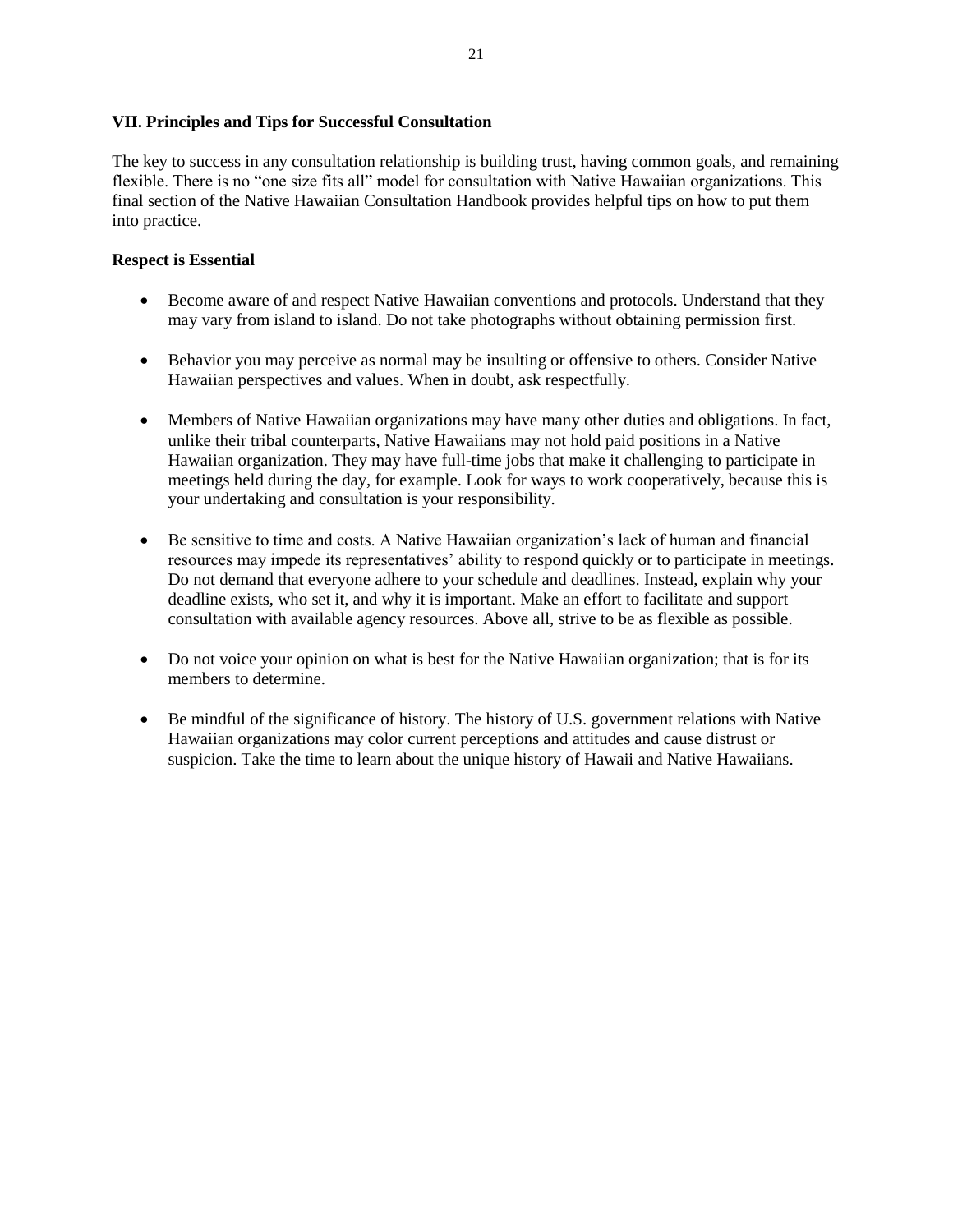# **Communication is Key**

- Communicate with Native Hawaiian organization representatives directly whenever possible—do not rely solely on letters. Follow up written correspondence by phone or in person. Create documentation of your communications, such as notes on the content of discussions, keep phone logs, etc.
- Provide project information and timelines for the project as early in consultation as possible. Clarify any constraints or additional requirements which may impact the Section 106 process.
- Do not expect quick answers. Native Hawaiian organization representatives may need time to consult with others in the organization. Make sure you understand their timelines for decisionmaking.
- Do not assume silence means concurrence; it could signal disagreement. Always verify views with the official Native Hawaiian organization representative.
- Always ask the representatives of Native Hawaiian organizations about their preferred way of doing business and any specific protocols for meetings. Be aware that their cultural norms may be different from yours.
- Be mindful of appropriate behaviors. Always show deference toward elders and allow them plenty of time to speak first. Do not interrupt or raise your voice. Learn by observation and by talking to others. Again, when in doubt, ask respectfully.

# **Consultation: Early and Often**

- Make sure you identify and initiate consultation with Native Hawaiian organizations at the *start* of the planning process for your agency's undertaking.
- Suggest a process for consultation and discuss it with the Native Hawaiian organizations. Collaborate in a way that accommodates the protocols and schedules of Native Hawaiian organizations. The ACHP regulations at 36 CFR Section 800.2(c)(2)(ii)(E) provide for agreements with Native Hawaiian organizations that set out procedures for Section 106 consultation and can address concerns of Native Hawaiian organizations about confidentiality of information.
- Consider establishing an on-going working group that can provide continuity for future undertakings by your agency.
- Focus on partnerships rather than on project-by-project coordination.
- Remember to document all correspondence, follow-up telephone calls, consultation meetings and visits to project sites. Be sure to include the content of your communications in your documentation.
- Ask Native Hawaiian organizations representatives to keep you up-to-date on any changes to postal or email addresses and contact information for new leadership.

# **Effective Meetings Are A Primary Component of Successful Consultation**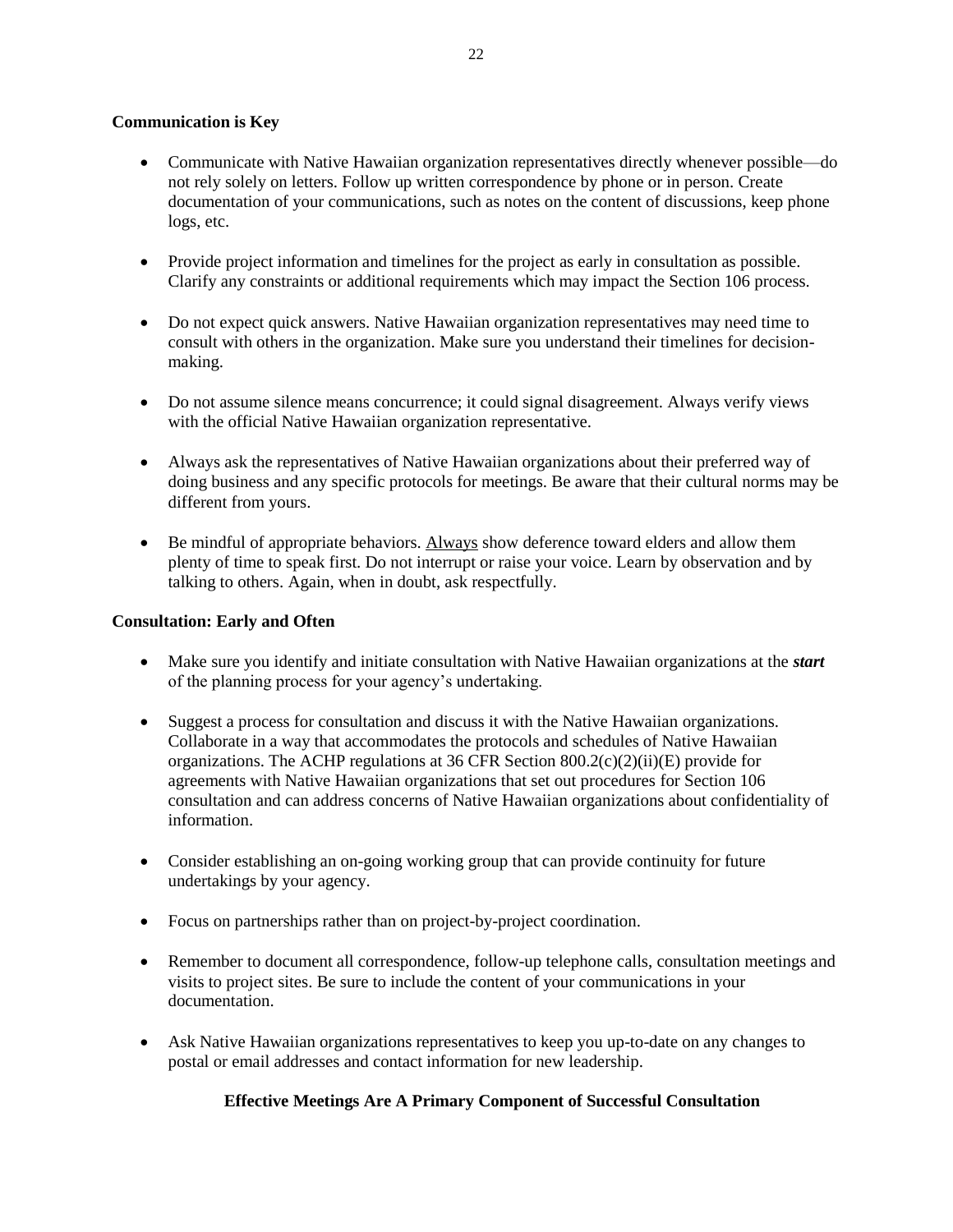- Consider requests from Native Hawaiian Organizations to meet to discuss the project or address concerns. Some Native Hawaiian Organizations might request individual meetings to discuss issues privately with the federal agency.
- Offer to go on-site with traditional authorities. Some people may be uncomfortable relying solely on maps, and site visits may stimulate consideration of alternatives.
- Do not create expectations or make commitments that you are unable or unwilling to fulfill. Before entering into consultation, be certain that what you are negotiating is supported by the Office of General Counsel or Solicitor of you agency, and anyone else who will need to review and approve your position.
- Do not set your own meeting agenda or logistics without consulting with Native Hawaiian organization representatives to learn what they expect the process and substance to be. Native Hawaiian organizations may have their own ways of conducting meetings so be respectful of customs and protocols.
- Inform Native Hawaiian organization representatives in advance of the meeting's goal and what needs to be accomplished in the time you have, so that participants can stay focused. Like you, Native Hawaiian organizations representatives are there to work and accomplish results.
- Give plenty of notice beforehand so that Native Hawaiian organization representatives have adequate time to prepare. Provide participants with a list of all attendees, an agenda, and most importantly, complete project documentation.
- Speak to Native Hawaiian organization representatives by phone beforehand so that you know who will be attending the meeting. Allow Native Hawaiian organizations to send as many representatives as they wish, but explain any limitations that your agency may have with funding travel.
- Check if anyone has special needs. Some elders may need special accommodations.
- Offer the Native Hawaiian organization participants the opportunity to make an opening or welcoming statement.
- Make sure you invite Native Hawaiian organization representatives to sit at the table with you, and introduce all participants with their proper titles. Check with your Native Hawaiian organization contact beforehand so you know if certain officials or elders should be introduced and acknowledged first.
- Review your agency's mission and operations at the start of the meeting. Do not assume that everyone knows how your agency functions or is familiar with all of the programs it oversees.
- Take accurate notes during the meeting, or, *if the Native Hawaiian organization representatives agree in advance*, arrange for meetings to be recorded (it is still advisable to take notes to avoid problems should a recording be lost or damaged). It is important to document not only that you have consulted, but the substance of the meeting and the views and concerns expressed by the Native Hawaiian organization, as well. Be sensitive to the issue of confidentiality, which may require that you switch the recorder off, or to omit certain sensitive information from your notes